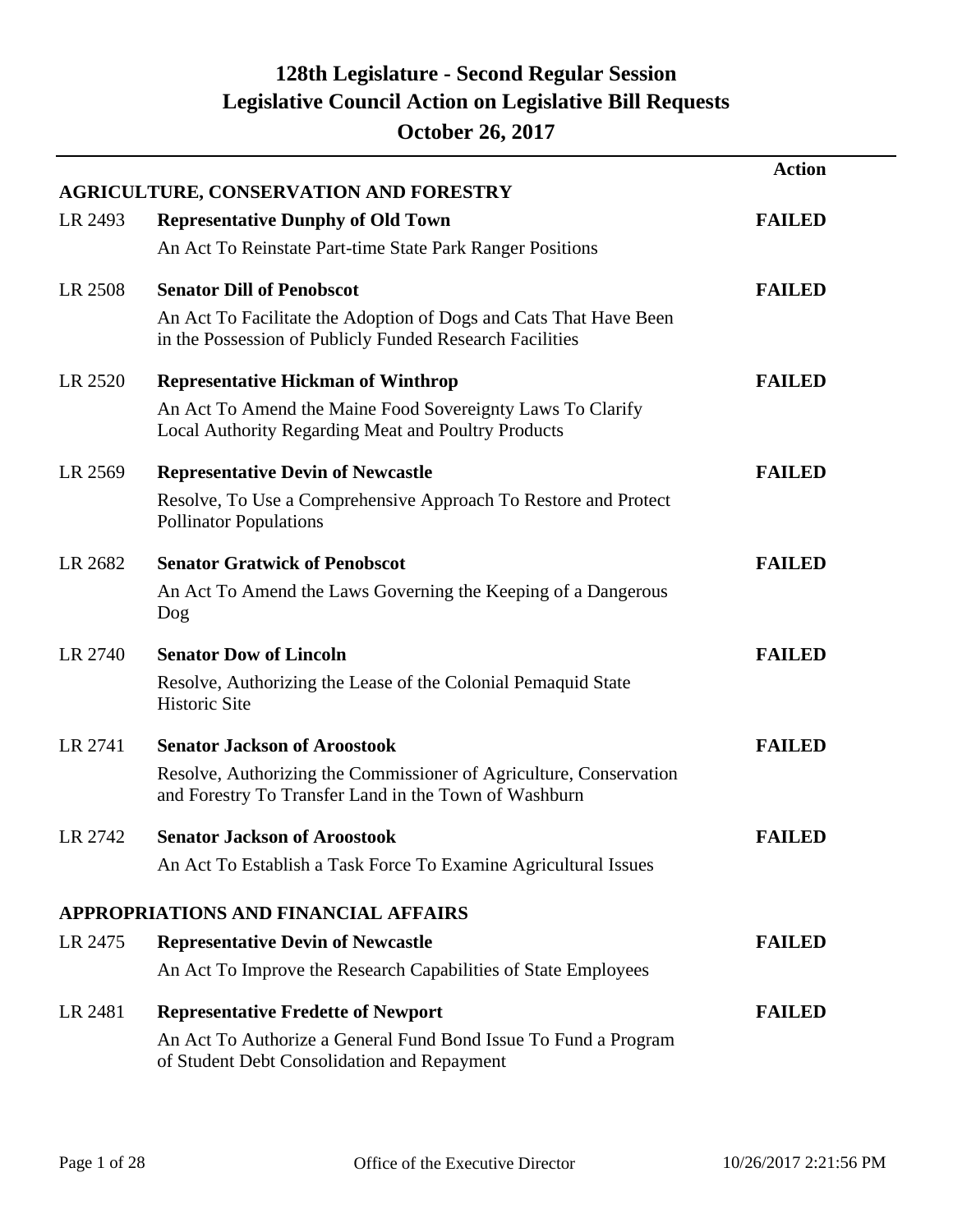|         |                                                                                                                                                                         | <b>Action</b> |
|---------|-------------------------------------------------------------------------------------------------------------------------------------------------------------------------|---------------|
|         | <b>APPROPRIATIONS AND FINANCIAL AFFAIRS</b>                                                                                                                             |               |
| LR 2533 | <b>Representative Pickett of Dixfield</b>                                                                                                                               | <b>FAILED</b> |
|         | An Act To Allow Certain Retirees in the Maine Public Employees<br>Retirement System the Option of Including Certain Wages for<br><b>Purposes of Retirement Benefits</b> |               |
| LR 2600 | <b>Senator Bellows of Kennebec</b>                                                                                                                                      | <b>FAILED</b> |
|         | An Act To Facilitate the Provision of Disability Benefits for State<br><b>Workers Requiring Organ Transplants</b>                                                       |               |
|         | <b>CRIMINAL JUSTICE AND PUBLIC SAFETY</b>                                                                                                                               |               |
| LR 2472 | <b>Representative Stewart of Presque Isle</b>                                                                                                                           | <b>FAILED</b> |
|         | An Act To Prevent Human Trafficking, Protect Children and Finance<br>the Victims' Compensation Fund                                                                     |               |
| LR 2483 | <b>Senator Millett of Cumberland</b>                                                                                                                                    | <b>FAILED</b> |
|         | An Act To Protect Local Control of Military Equipment Procurement                                                                                                       |               |
| LR 2484 | <b>Senator Millett of Cumberland</b>                                                                                                                                    | <b>FAILED</b> |
|         | An Act To Ensure Transparency in Acquisition of Military<br><b>Equipment by Law Enforcement Agencies</b>                                                                |               |
| LR 2492 | <b>Representative Gerrish of Lebanon</b>                                                                                                                                | <b>FAILED</b> |
|         | An Act To Create a Full-time Drug Interdiction Unit within the State                                                                                                    |               |
| LR 2494 | <b>Senator Miramant of Knox</b>                                                                                                                                         | <b>FAILED</b> |
|         | An Act To Require Cameras in Ambulances                                                                                                                                 |               |
| LR 2497 | <b>Representative Martin of Eagle Lake</b>                                                                                                                              | <b>PASSED</b> |
|         | An Act Regarding the Prohibition on the Possession of a Firearm on<br><b>School Property</b>                                                                            |               |
| LR 2499 | <b>Senator Rosen of Hancock</b>                                                                                                                                         | <b>FAILED</b> |
|         | An Act To Prohibit the Wearing of a Mask or Hood or Otherwise<br>Disguising a Person's Identity While Participating in a Protest,<br><b>Demonstration or Riot</b>       |               |
| LR 2502 | <b>Representative Tuell of East Machias</b>                                                                                                                             | <b>PASSED</b> |
|         | An Act To Fund the Downeast Correctional Facility                                                                                                                       |               |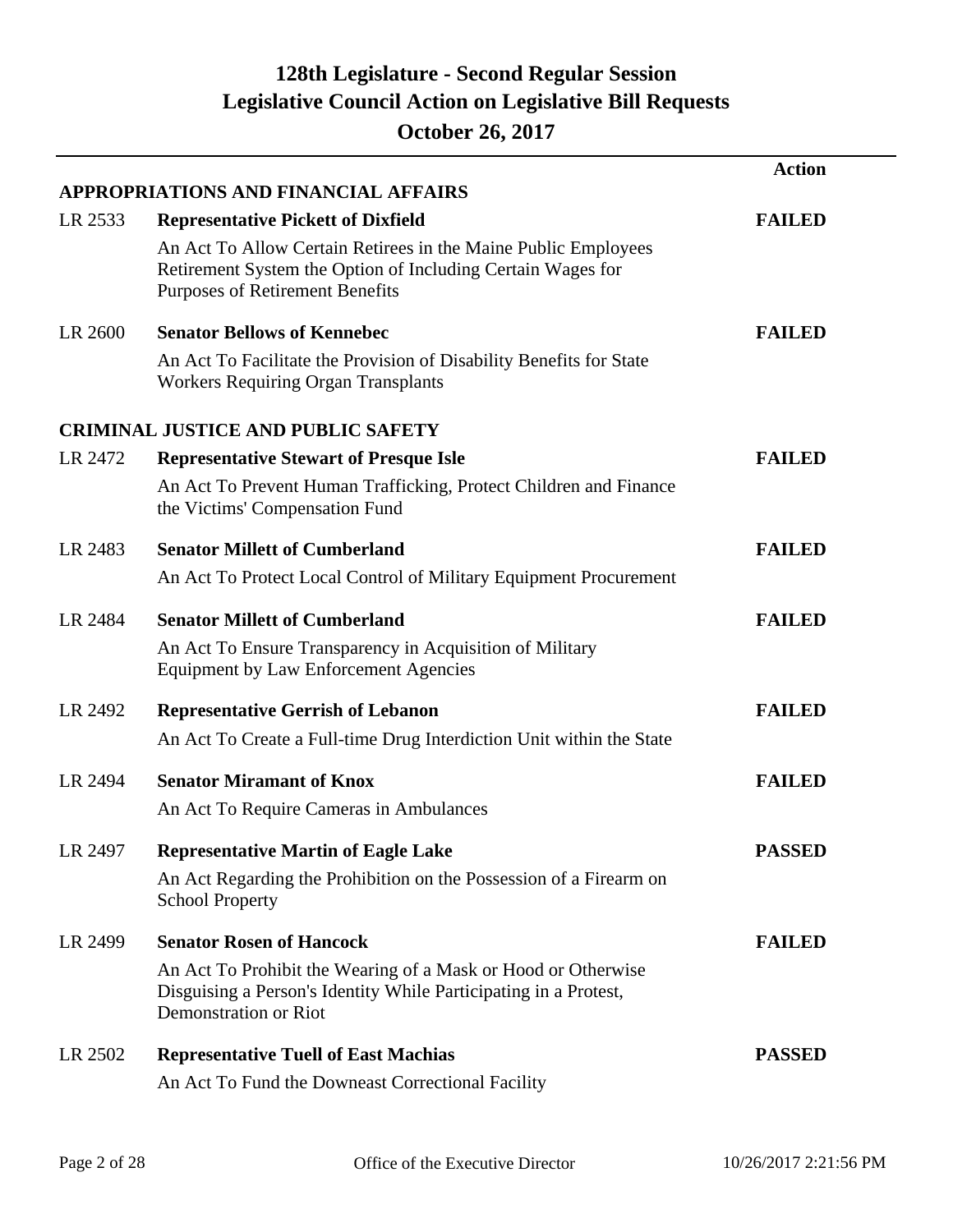|         |                                                                                                                                                                                                                      | <b>Action</b> |
|---------|----------------------------------------------------------------------------------------------------------------------------------------------------------------------------------------------------------------------|---------------|
|         | <b>CRIMINAL JUSTICE AND PUBLIC SAFETY</b>                                                                                                                                                                            |               |
| LR 2526 | <b>Representative Fay of Raymond</b>                                                                                                                                                                                 | <b>PASSED</b> |
|         | An Act To Protect Working and Service Animals                                                                                                                                                                        |               |
| LR 2527 | <b>Senator Davis, Sr. of Piscataquis</b>                                                                                                                                                                             | <b>FAILED</b> |
|         | An Act To Strengthen the Laws Regarding Child Abuse                                                                                                                                                                  |               |
| LR 2547 | <b>Senator Volk of Cumberland</b>                                                                                                                                                                                    | <b>PASSED</b> |
|         | An Act To Establish the Crimes of Forced Labor and Aggravated<br>Forced Labor in the Maine Criminal Code                                                                                                             |               |
| LR 2560 | <b>Senator Vitelli of Sagadahoc</b>                                                                                                                                                                                  | <b>PASSED</b> |
|         | An Act To Increase the Penalty for Visual Sexual Aggression against<br>a Child                                                                                                                                       |               |
| LR 2563 | <b>Senator Maker of Washington</b>                                                                                                                                                                                   | <b>FAILED</b> |
|         | An Act To Increase Penalties for Drivers Who Cause Serious or Fatal<br>Injuries to Others in Multiple Accidents                                                                                                      |               |
| LR 2580 | <b>Representative Talbot Ross of Portland</b>                                                                                                                                                                        | <b>FAILED</b> |
|         | An Act To Provide for the Sealing of Records of Convictions for<br>Marijuana-related Violations That Are No Longer Crimes                                                                                            |               |
| LR 2599 | <b>Representative Herbig of Belfast</b>                                                                                                                                                                              | <b>PASSED</b> |
|         | An Act To Strengthen Crime Victims' Rights                                                                                                                                                                           |               |
| LR 2605 | <b>President Thibodeau of Waldo</b>                                                                                                                                                                                  | <b>FAILED</b> |
|         | An Act To Amend the Laws Restricting Firearms on Public Lands                                                                                                                                                        |               |
| LR 2614 | <b>Speaker Gideon of Freeport</b>                                                                                                                                                                                    | <b>PASSED</b> |
|         | An Act To Enhance Safety for Victims of Sexual Assault and<br><b>Stalking</b>                                                                                                                                        |               |
| LR 2621 | <b>President Thibodeau of Waldo</b>                                                                                                                                                                                  | <b>FAILED</b> |
|         | An Act To Authorize Regional Medical Control Committees<br>Approved by the Emergency Medical Services Board To Have<br>Access to Maine Emergency Medical Services Data for Purposes of<br><b>Quality Improvement</b> |               |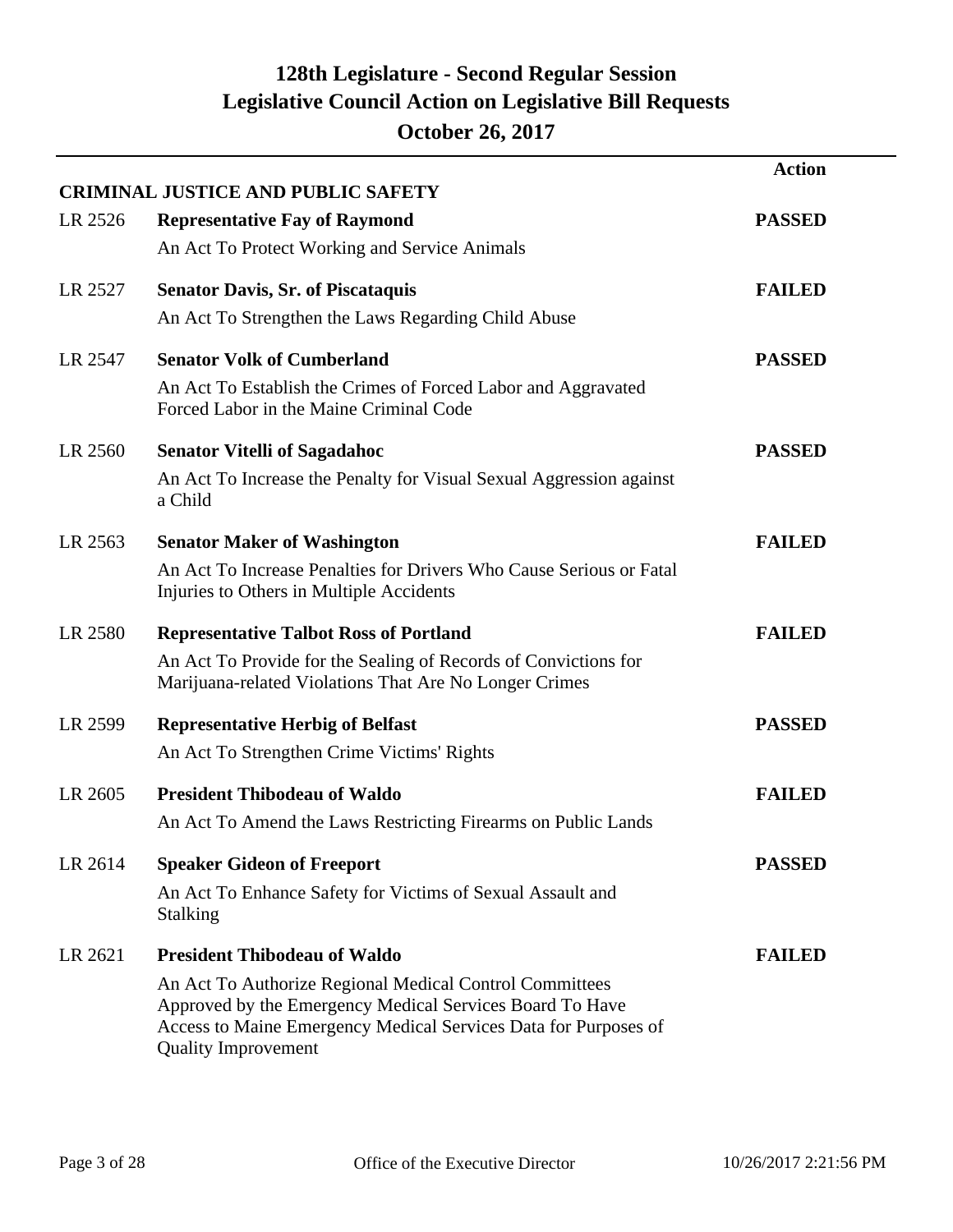|         | <b>CRIMINAL JUSTICE AND PUBLIC SAFETY</b>                                                                                                                                | <b>Action</b> |
|---------|--------------------------------------------------------------------------------------------------------------------------------------------------------------------------|---------------|
| LR 2629 | <b>Representative Stewart of Presque Isle</b>                                                                                                                            | <b>FAILED</b> |
|         | An Act To Further Protect the Safety of College Students by<br>Authorizing a Student To Possess a Firearm While on Campus as<br>Long as the Firearm Remains in a Vehicle |               |
| LR 2630 | <b>Representative Sirocki of Scarborough</b>                                                                                                                             | <b>FAILED</b> |
|         | An Act To Prohibit Female Genital Mutilation and To Provide<br><b>Education and Outreach Regarding Female Genital Mutilation</b>                                         |               |
| LR 2647 | <b>Representative Talbot Ross of Portland</b>                                                                                                                            | <b>FAILED</b> |
|         | An Act To Provide Funding To Improve Public Safety through<br>Expanded Department of Corrections Treatment, Education and<br><b>Vocational Programs</b>                  |               |
| LR 2656 | <b>Representative Nadeau of Winslow</b>                                                                                                                                  | <b>PASSED</b> |
|         | An Act To Amend the Laws Governing Offenses against the Person                                                                                                           |               |
| LR 2675 | <b>Representative Guerin of Glenburn</b>                                                                                                                                 | <b>PASSED</b> |
|         | An Act To Waive the Fee for Attendance at the Maine Criminal<br>Justice Academy for Former Military Police Officers                                                      |               |
| LR 2701 | <b>Representative Beebe-Center of Rockland</b>                                                                                                                           | <b>FAILED</b> |
|         | An Act To Protect the Privacy of Conversations                                                                                                                           |               |
| LR 2716 | <b>Representative Herbig of Belfast</b>                                                                                                                                  | <b>FAILED</b> |
|         | An Act To Attract Trained Firefighters to Maine and Provide<br>Incentives To Retain Them                                                                                 |               |
|         | <b>EDUCATION AND CULTURAL AFFAIRS</b>                                                                                                                                    |               |
| LR 2455 | <b>Representative Berry of Bowdoinham</b>                                                                                                                                | <b>FAILED</b> |
|         | An Act To Allow an Alternative Method To Make Up School Days<br>Cancelled Due to Inclement Weather                                                                       |               |
| LR 2456 | <b>Representative Handy of Lewiston</b>                                                                                                                                  | <b>PASSED</b> |
|         | An Act To Restore Maine's School-based Health Centers                                                                                                                    |               |
| LR 2464 | <b>Senator Miramant of Knox</b>                                                                                                                                          | <b>PASSED</b> |
|         | An Act To Shorten the Residency Requirements for In-state Tuition                                                                                                        |               |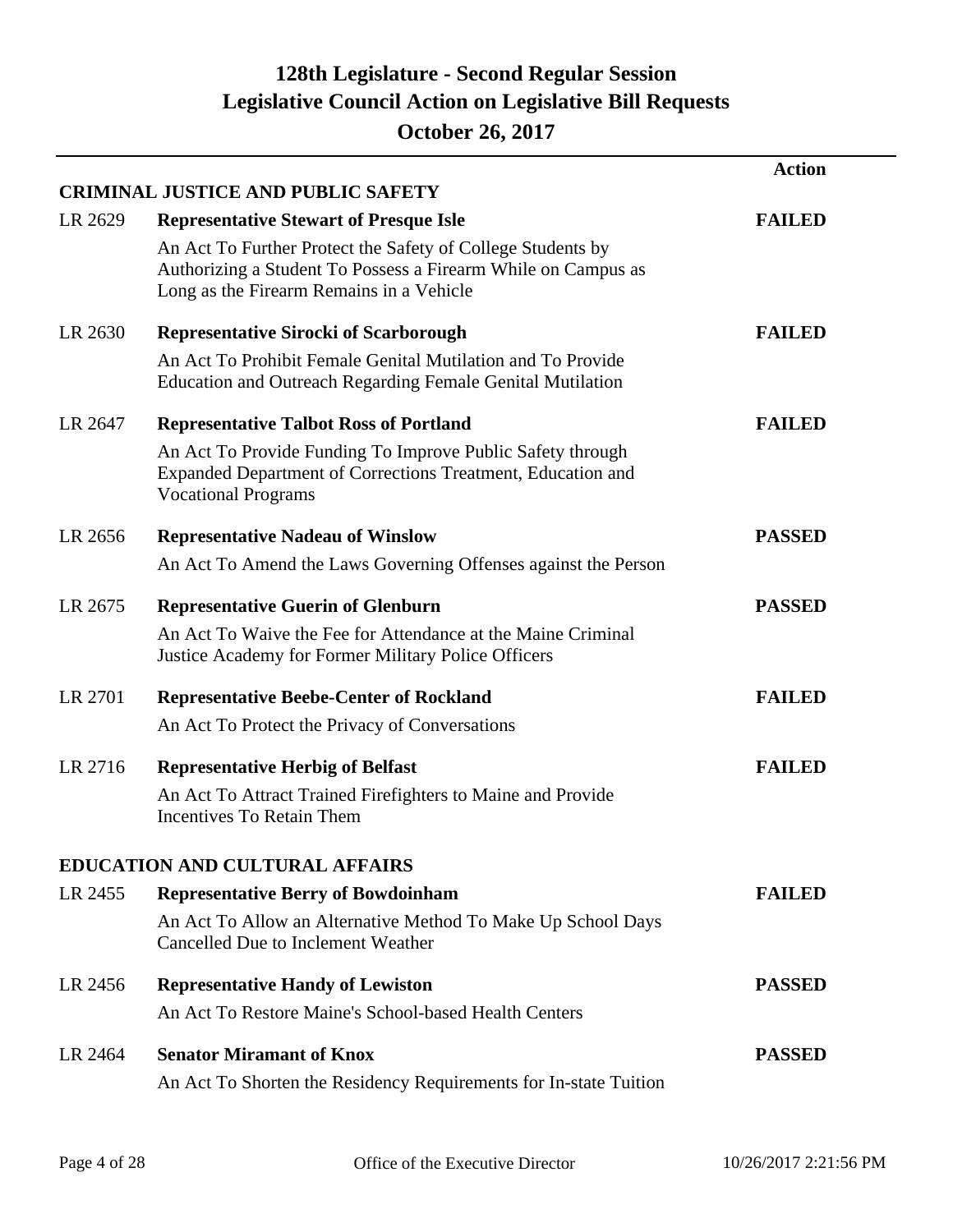|              |                                                                                                                                                            | <b>Action</b>         |
|--------------|------------------------------------------------------------------------------------------------------------------------------------------------------------|-----------------------|
| LR 2477      | <b>EDUCATION AND CULTURAL AFFAIRS</b><br><b>Senator Rosen of Hancock</b>                                                                                   | <b>FAILED</b>         |
|              | Resolve, To Study the Negue Trading Post Site in Orono                                                                                                     |                       |
| LR 2479      | <b>Representative Fredette of Newport</b>                                                                                                                  | <b>FAILED</b>         |
|              | An Act To Amend for Fiscal Year 2018-19 the School Funding<br>Formula for School Districts with a High Incidence of Free and<br>Reduced-price Lunches      |                       |
| LR 2495      | <b>Senator Langley of Hancock</b>                                                                                                                          | <b>PASSED</b>         |
|              | An Act To Recognize the Accreditation of Certain Private Schools                                                                                           |                       |
| LR 2512      | <b>Senator Bellows of Kennebec</b>                                                                                                                         | <b>FAILED</b>         |
|              | An Act To Restore the Funding of School-based Health Centers                                                                                               |                       |
| LR 2522      | <b>Representative Perry of Calais</b>                                                                                                                      | <b>FAILED</b>         |
|              | An Act To Restore Funding for School-based Health Clinics                                                                                                  |                       |
| LR 2525      | <b>Representative Herbig of Belfast</b>                                                                                                                    | <b>PASSED</b>         |
|              | An Act To Allow Veterans Free Admission to the Maine State<br>Museum                                                                                       |                       |
| LR 2542      | <b>Senator Maker of Washington</b>                                                                                                                         | <b>PASSED</b>         |
|              | An Act Forbidding Food Shaming, Food Denial and the Use of Food<br>as Discipline Involving Any School-aged Child in Maine's Public<br>Schools              |                       |
| LR 2546      | <b>Representative Golden of Lewiston</b>                                                                                                                   | <b>PASSED</b>         |
|              | Resolve, Directing the Department of Education To Adopt Protocols<br>Designed To Prevent Youth Suicide                                                     |                       |
| LR 2558      | <b>Senator Jackson of Aroostook</b>                                                                                                                        | <b>PASSED</b>         |
|              | An Act To Repeal Certain Provisions Regarding the System<br>Administration Allocation Affecting Maine School Districts in the<br>2018-2019 Biennial Budget |                       |
| LR 2576      | <b>Representative Stewart of Presque Isle</b>                                                                                                              | <b>FAILED</b>         |
|              | An Act Regarding School Bus Rules in Maine                                                                                                                 |                       |
| LR 2577      | <b>Representative Stewart of Presque Isle</b>                                                                                                              | <b>FAILED</b>         |
|              | An Act Regarding High School Guidance Counseling                                                                                                           |                       |
| Page 5 of 28 | Office of the Executive Director                                                                                                                           | 10/26/2017 2:21:56 PM |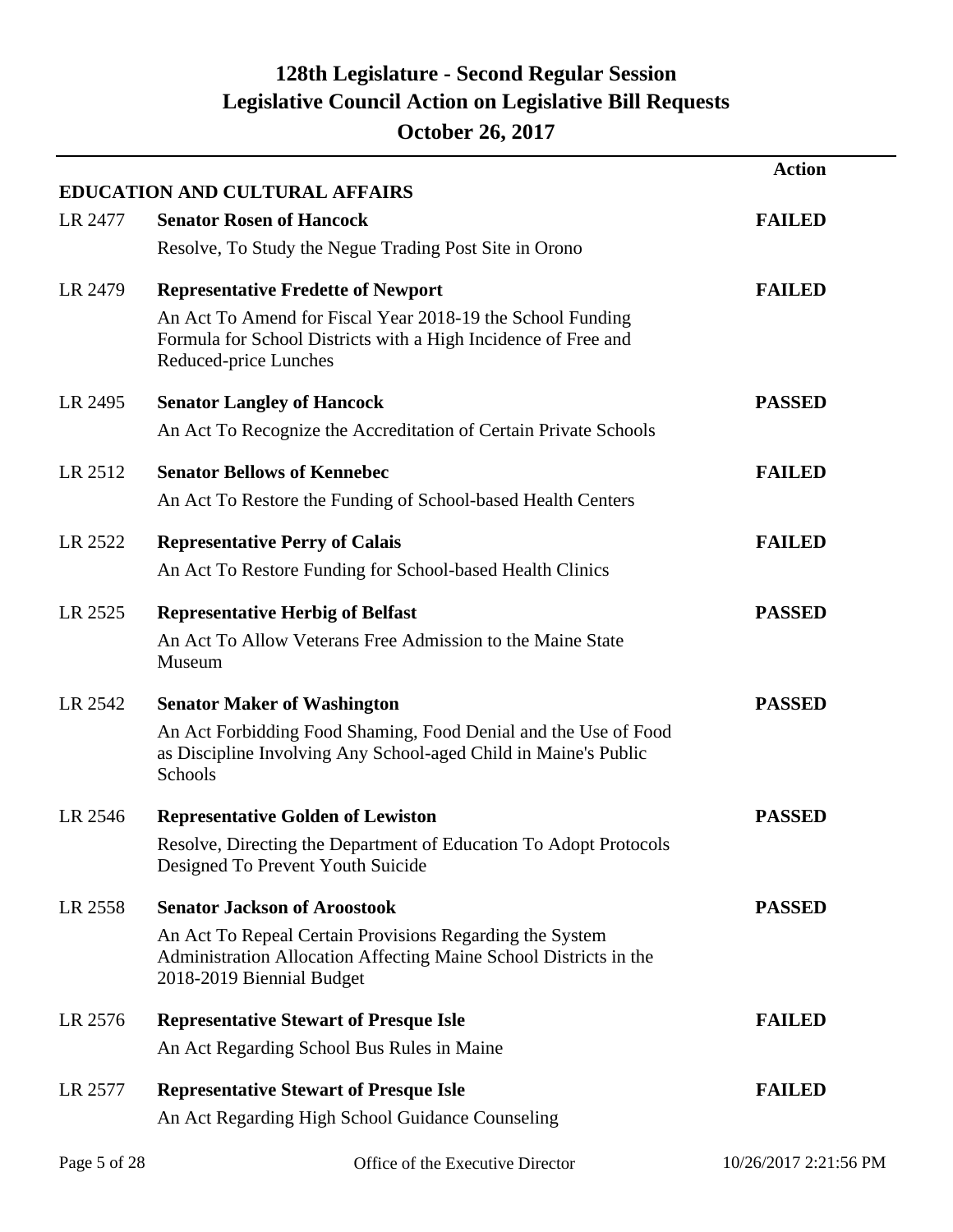|         |                                                                                                                                                                                                                              | <b>Action</b> |
|---------|------------------------------------------------------------------------------------------------------------------------------------------------------------------------------------------------------------------------------|---------------|
|         | <b>EDUCATION AND CULTURAL AFFAIRS</b>                                                                                                                                                                                        |               |
| LR 2590 | <b>Representative Kornfield of Bangor</b>                                                                                                                                                                                    | <b>FAILED</b> |
|         | An Act To Establish Alternative Pathways to the Completion of<br><b>Secondary School Mathematics Requirements</b>                                                                                                            |               |
| LR 2591 | <b>Representative Kornfield of Bangor</b>                                                                                                                                                                                    | <b>PASSED</b> |
|         | An Act To Ensure the Successful Implementation of Proficiency-<br>based Diplomas by Extending the Timeline for Phasing in Their<br>Implementation                                                                            |               |
| LR 2659 | <b>Senator Chenette of York</b>                                                                                                                                                                                              | <b>FAILED</b> |
|         | An Act To Include Cursive Writing in High School Graduation<br><b>Standards</b>                                                                                                                                              |               |
| LR 2702 | <b>Senator Chenette of York</b>                                                                                                                                                                                              | <b>FAILED</b> |
|         | An Act To Increase Access to the Aspirations Program for Students<br>Returning to High School To Earn a Diploma                                                                                                              |               |
| LR 2751 | <b>Representative Hubbell of Bar Harbor</b>                                                                                                                                                                                  | <b>FAILED</b> |
|         | An Act To Identify Representatives of Regional School Management<br>and Leadership Centers as Public Employers and To Establish<br>Collective Bargaining Provisions for Regional School Management<br>and Leadership Centers |               |
|         | <b>ENERGY, UTILITIES AND TECHNOLOGY</b>                                                                                                                                                                                      |               |
| LR 2474 | <b>Senator Jackson of Aroostook</b>                                                                                                                                                                                          | <b>PASSED</b> |
|         | An Act Regarding a Biomass-generated Energy Purchase and Sale<br><b>Agreement and Payments to Contractors</b>                                                                                                                |               |
| LR 2503 | <b>Representative Berry of Bowdoinham</b>                                                                                                                                                                                    | <b>FAILED</b> |
|         | An Act To Provide for the Discontinuance of Water to Customers<br>Who Fail To Pay Their Sewer Usage Fees                                                                                                                     |               |
| LR 2534 | <b>Representative Stanley of Medway</b>                                                                                                                                                                                      | <b>PASSED</b> |
|         | An Act To Improve the Energy Efficiency of Group Homes in the<br>Northern Part of the State                                                                                                                                  |               |
| LR 2538 | <b>Senator Saviello of Franklin</b>                                                                                                                                                                                          | <b>PASSED</b> |
|         | An Act To Amend the Laws Regarding Distributed Energy and To<br><b>Eliminate Gross Metering</b>                                                                                                                              |               |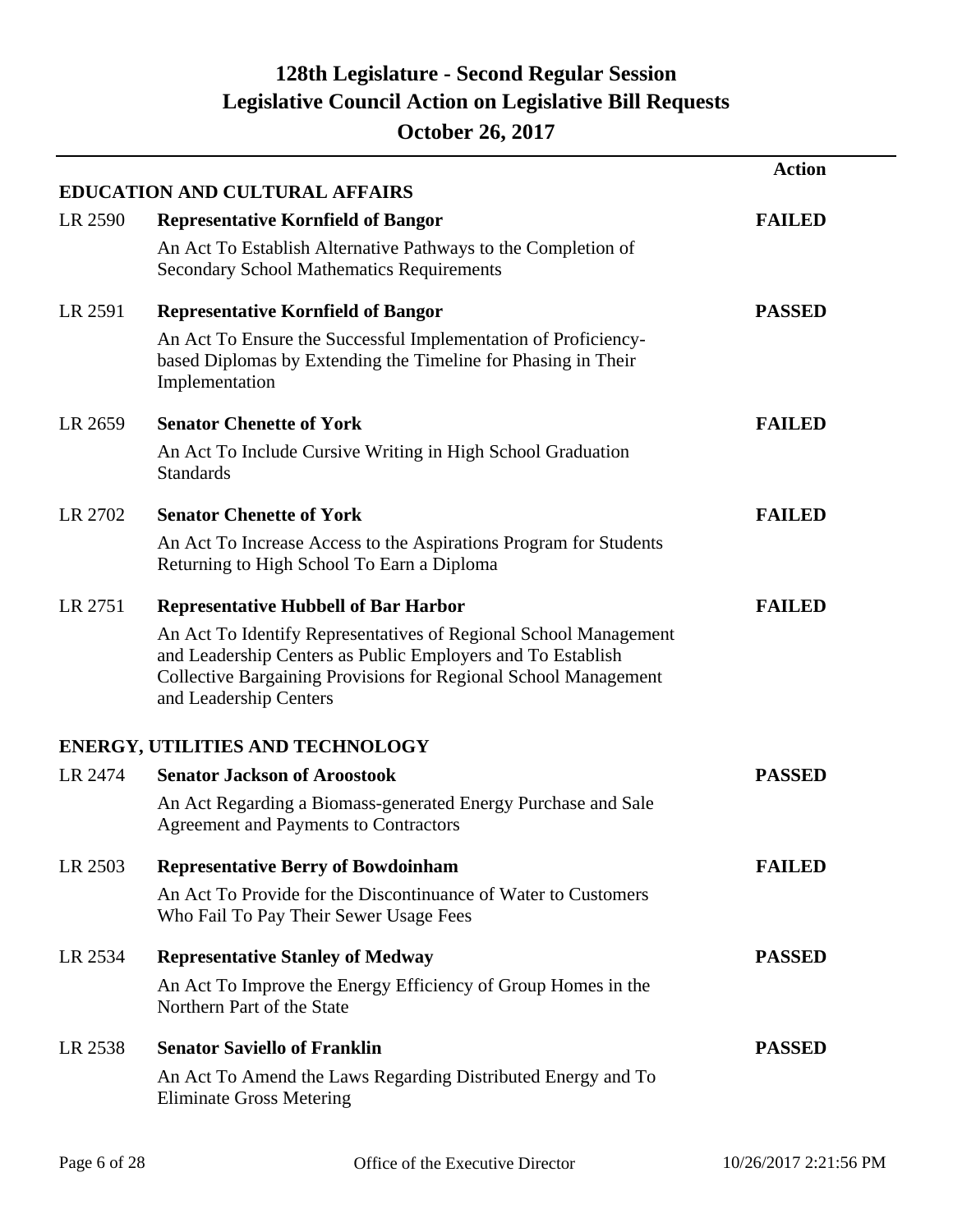|         |                                                                                                                                                                | <b>Action</b> |
|---------|----------------------------------------------------------------------------------------------------------------------------------------------------------------|---------------|
| LR 2584 | <b>ENERGY, UTILITIES AND TECHNOLOGY</b><br><b>Representative Harvell of Farmington</b>                                                                         | <b>FAILED</b> |
|         | An Act To Eliminate Gross Metering for Energy Generation                                                                                                       |               |
| LR 2585 | <b>Representative Harvell of Farmington</b>                                                                                                                    | <b>FAILED</b> |
|         | An Act To Modify the Method of Notification by a Utility for<br>Trimming of Trees                                                                              |               |
| LR 2594 | <b>Representative Rykerson of Kittery</b>                                                                                                                      | <b>PASSED</b> |
|         | An Act To Revise the Renewable Portfolio Standard Laws To<br>Require Certain Hydropower Facilities To Qualify as Class I<br>Resources                          |               |
| LR 2603 | <b>Representative Harvell of Farmington</b>                                                                                                                    | <b>FAILED</b> |
|         | An Act To Protect the Right To Self-generate Electricity                                                                                                       |               |
| LR 2608 | <b>President Thibodeau of Waldo</b>                                                                                                                            | <b>PASSED</b> |
|         | Resolve, Establishing the Commission To Study the Economic,<br>Environmental and Energy Benefits of Energy Storage to the Maine<br><b>Electricity Industry</b> |               |
| LR 2613 | <b>Representative Wadsworth of Hiram</b>                                                                                                                       | <b>PASSED</b> |
|         | An Act To Facilitate Wireless Broadband Deployment in Maine                                                                                                    |               |
| LR 2620 | <b>Senator Volk of Cumberland</b>                                                                                                                              | <b>FAILED</b> |
|         | An Act To Update the Laws Regarding the Provision of<br>Telecommunications Services for Persons Who Are Deaf or Hard of<br>Hearing                             |               |
| LR 2706 | <b>Senator Keim of Oxford</b>                                                                                                                                  | <b>FAILED</b> |
|         | An Act Regarding Compensation by Electricity Transmission<br>Providers                                                                                         |               |
| LR 2712 | <b>Representative Stanley of Medway</b>                                                                                                                        | <b>PASSED</b> |
|         | An Act To Allow Hydropower Facilities To Sell Power Directly to<br>Rural Manufacturing and Industrial Sites                                                    |               |
| LR 2749 | <b>Representative Warren of Hallowell</b>                                                                                                                      | <b>PASSED</b> |
|         | An Act To Amend the Greater Augusta Utility District Charter                                                                                                   |               |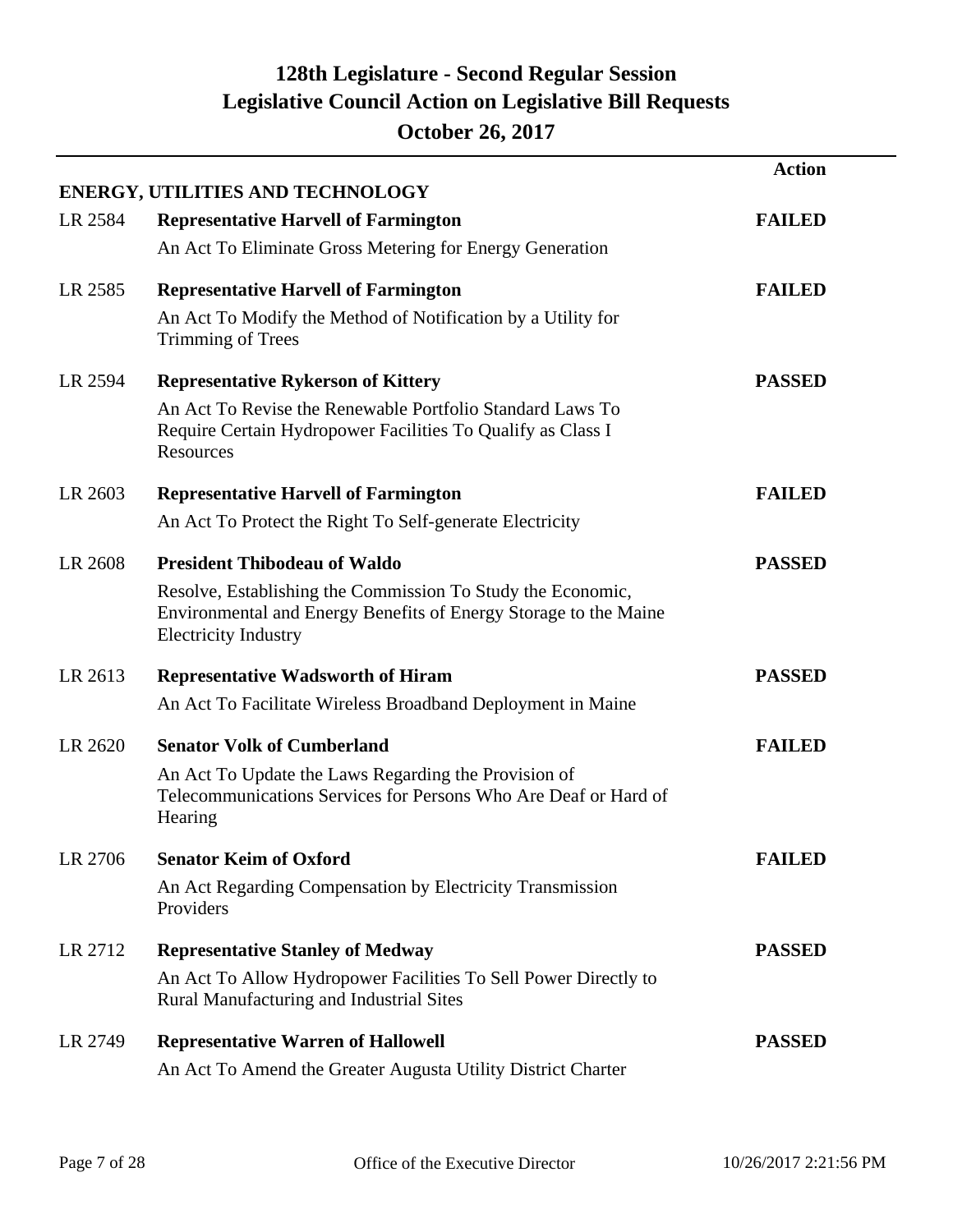|         |                                                                                                                         | <b>Action</b> |
|---------|-------------------------------------------------------------------------------------------------------------------------|---------------|
|         | <b>ENERGY, UTILITIES AND TECHNOLOGY</b>                                                                                 |               |
| LR 2775 | <b>Senator Langley of Hancock</b>                                                                                       | <b>FAILED</b> |
|         | An Act To Protect Maine Citizens from the Practice Known as<br>"Spoofing"                                               |               |
| LR 2786 | <b>Representative Berry of Bowdoinham</b>                                                                               | <b>FAILED</b> |
|         | An Act To Protect Maine Residents and Businesses from Rising<br><b>Electricity Costs</b>                                |               |
| LR 2787 | <b>Representative Berry of Bowdoinham</b>                                                                               | <b>FAILED</b> |
|         | An Act To Provide Tangible Benefits to Maine's Economy by<br>Amending Laws Governing Electricity Transmission Corridors |               |
|         | <b>ENVIRONMENT AND NATURAL RESOURCES</b>                                                                                |               |
| LR 2551 | <b>Representative White of Washburn</b>                                                                                 | <b>FAILED</b> |
|         | An Act To Increase the Bottle Redemption Rate To Counterbalance                                                         |               |
|         | Increases in the Minimum Wage                                                                                           |               |
| LR 2568 | <b>Representative Hanington of Lincoln</b>                                                                              | <b>FAILED</b> |
|         | An Act To Increase by One Cent the Deposit Amount on Returnable<br><b>Beverage Containers</b>                           |               |
| LR 2570 | <b>Representative Martin of Sinclair</b>                                                                                | <b>FAILED</b> |
|         | An Act To Reduce the Minimum Population Threshold a                                                                     |               |
|         | Municipality Must Attain in Order To Have More Than One<br><b>Redemption Center</b>                                     |               |
| LR 2578 | <b>Senator Saviello of Franklin</b>                                                                                     | <b>FAILED</b> |
|         | An Act To Repeal the Requirement That an Initiator of Deposit                                                           |               |
|         | Register the Container Label of a Returnable Beverage Container                                                         |               |
| LR 2632 | <b>Representative Espling of New Gloucester</b>                                                                         | <b>FAILED</b> |
|         | An Act To Create Equity in Wine and Spirits Container Deposits                                                          |               |
| LR 2686 | <b>Representative Harlow of Portland</b>                                                                                | <b>FAILED</b> |
|         | An Act To Prohibit the Contamination of Groundwater during the<br><b>Metallic Mineral Mining Process</b>                |               |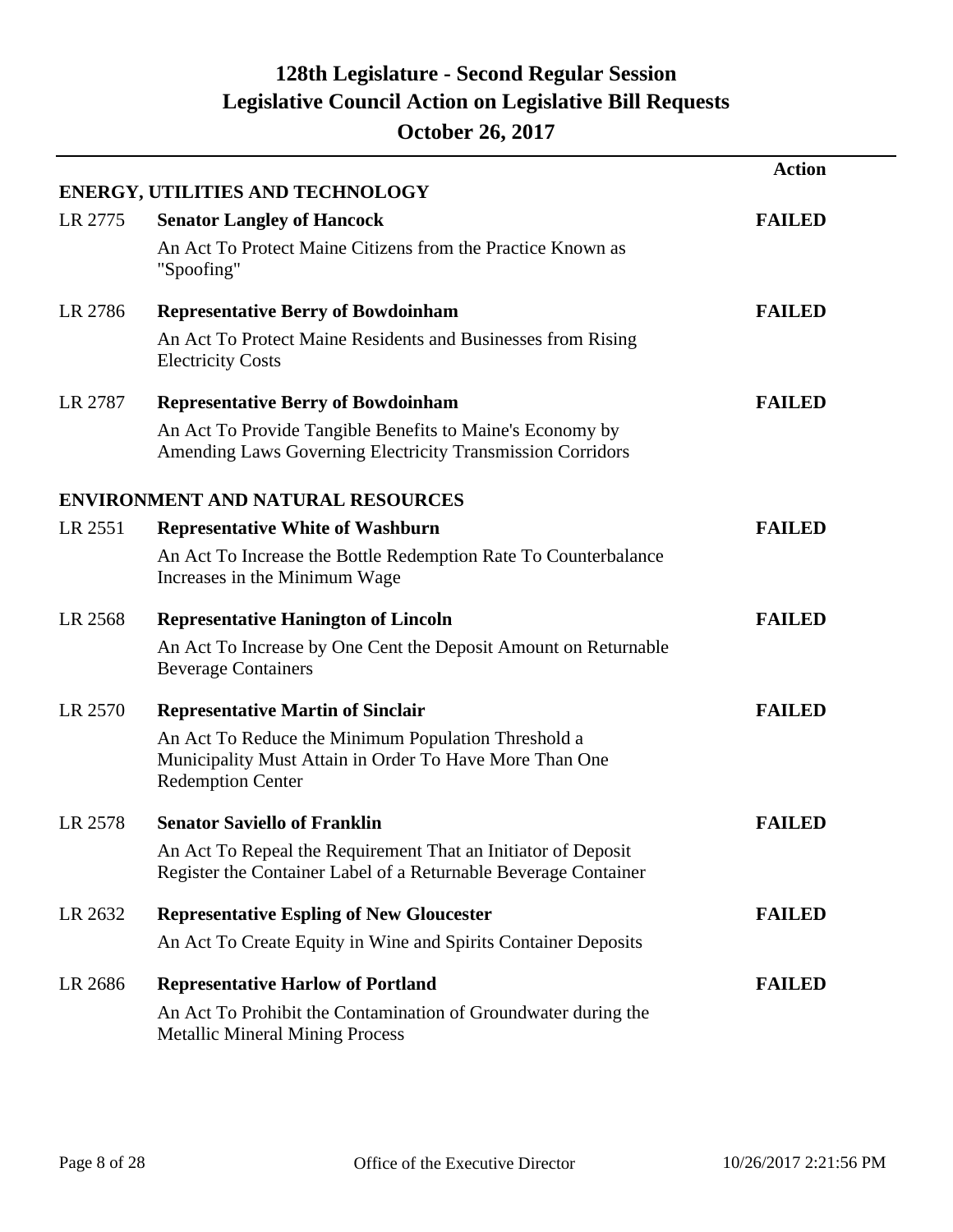|         |                                                                                                                     | <b>Action</b> |
|---------|---------------------------------------------------------------------------------------------------------------------|---------------|
|         | <b>ENVIRONMENT AND NATURAL RESOURCES</b>                                                                            |               |
| LR 2779 | <b>Representative Chapman of Brooksville</b>                                                                        | <b>FAILED</b> |
|         | An Act To Include the Natural Resources Protection Act in the Maine<br><b>Metallic Mineral Mining Act</b>           |               |
| LR 2781 | <b>Representative Chapman of Brooksville</b>                                                                        | <b>FAILED</b> |
|         | An Act To Include the Site Location of Development Laws in the<br>Maine Metallic Mineral Mining Act                 |               |
| LR 2785 | <b>Representative Chapman of Brooksville</b>                                                                        | <b>FAILED</b> |
|         | An Act To Limit Eligibility for a Metallic Mineral Mining Permit                                                    |               |
|         | <b>HEALTH AND HUMAN SERVICES</b>                                                                                    |               |
| LR 2460 | <b>Representative Berry of Bowdoinham</b>                                                                           | <b>FAILED</b> |
|         | An Act To Prohibit Price Gouging on Essential Off-patent or Generic<br>Drugs                                        |               |
| LR 2466 | <b>Representative Devin of Newcastle</b>                                                                            | <b>FAILED</b> |
|         | Resolve, To Establish a Task Force To Investigate the High Rate of<br>Addiction among Persons Who Fish Commercially |               |
| LR 2500 | <b>Representative Denno of Cumberland</b>                                                                           | <b>FAILED</b> |
|         | An Act To Reestablish the Office of Advocacy                                                                        |               |
| LR 2501 | <b>Representative Hymanson of York</b>                                                                              | <b>FAILED</b> |
|         | Resolve, To Study Best Practices for Helping Adults with<br><b>Developmental Disabilities</b>                       |               |
| LR 2517 | <b>Senator Maker of Washington</b>                                                                                  | <b>FAILED</b> |
|         | An Act To Require a Police Report When a Person Is Treated with<br>Medication To Reverse an Overdose                |               |
| LR 2521 | <b>Senator Bellows of Kennebec</b>                                                                                  | <b>FAILED</b> |
|         | An Act To Ensure Quality of and Increase Access to Recovery<br>Residences                                           |               |
| LR 2532 | <b>Senator Gratwick of Penobscot</b>                                                                                | <b>FAILED</b> |
|         | An Act To Establish a Statewide System of Regional Peer Recovery<br><b>Support Center Hubs in Maine</b>             |               |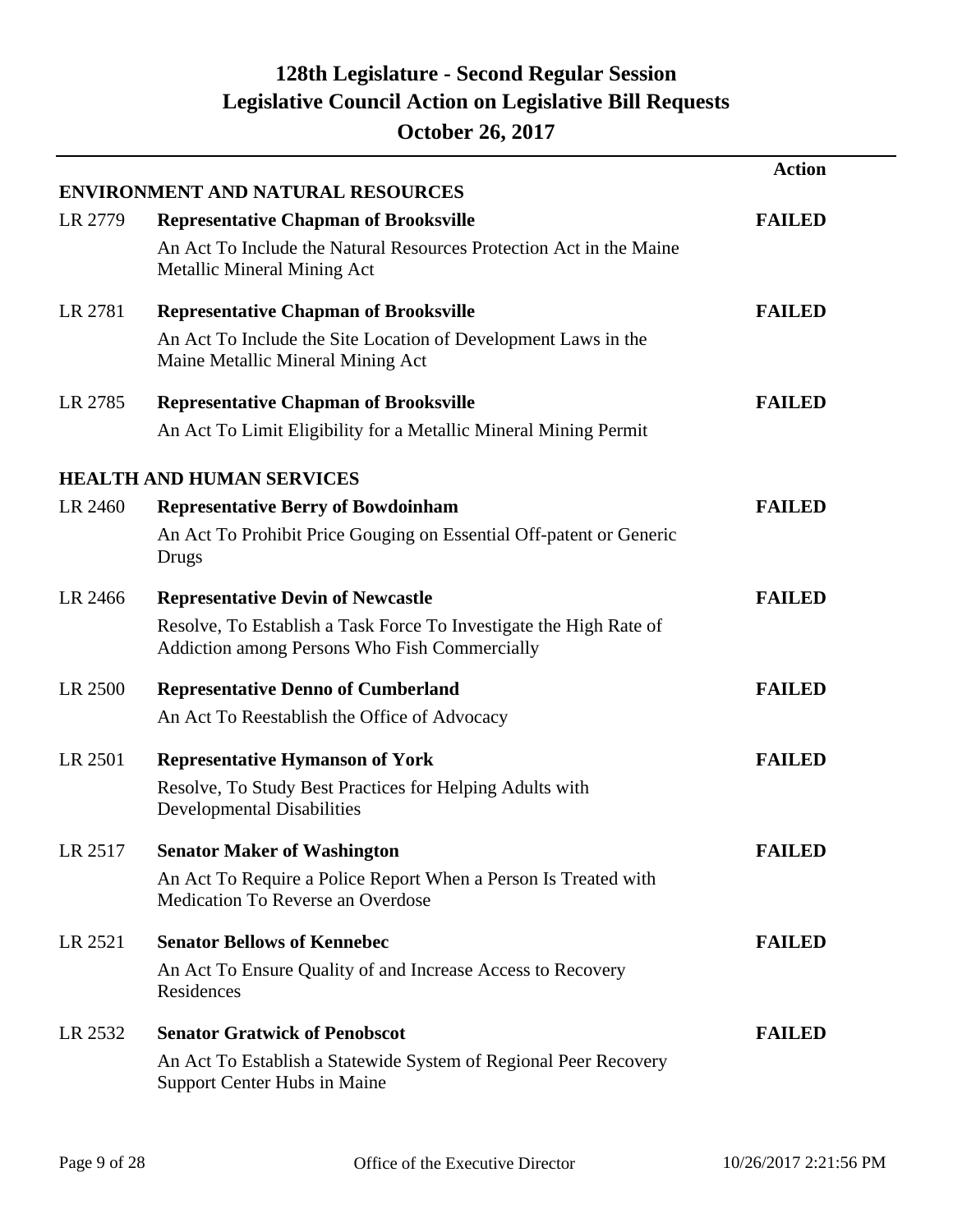|         |                                                                                                                                                                                                               | <b>Action</b> |
|---------|---------------------------------------------------------------------------------------------------------------------------------------------------------------------------------------------------------------|---------------|
| LR 2539 | <b>HEALTH AND HUMAN SERVICES</b><br><b>Senator Cyrway of Kennebec</b>                                                                                                                                         | <b>FAILED</b> |
|         | An Act To Reduce Dependency on Medication-assisted Treatment                                                                                                                                                  |               |
|         |                                                                                                                                                                                                               |               |
| LR 2545 | <b>Representative Picchiotti of Fairfield</b>                                                                                                                                                                 | <b>FAILED</b> |
|         | An Act To Allow for the Substitution of Interchangeable Biological<br>Products in Medications and To Provide for Enhanced Prescriber<br>Communications                                                        |               |
| LR 2553 | <b>Senator Katz of Kennebec</b>                                                                                                                                                                               | <b>FAILED</b> |
|         | An Act To Allow for the Substitution of Interchangeable Biological<br>Products and for Enhanced Prescriber Communications for the<br>Substitution of Generic Drugs and Interchangeable Biological<br>Products |               |
| LR 2561 | <b>Representative Malaby of Hancock</b>                                                                                                                                                                       | <b>FAILED</b> |
|         | Resolve, To Require the Department of Health and Human Services<br>To Conduct a Study of MaineCare Reimbursement Rates for<br><b>Assistive Technology Assessments</b>                                         |               |
| LR 2562 | <b>Representative Parry of Arundel</b>                                                                                                                                                                        | <b>FAILED</b> |
|         | An Act To Waive Income Restrictions for Supplemental MaineCare<br>Coverage for Children Diagnosed with Cystic Fibrosis                                                                                        |               |
| LR 2564 | <b>Senator Mason of Androscoggin</b>                                                                                                                                                                          | <b>FAILED</b> |
|         | An Act Regarding Access to Tobacco Products by Members of the<br>Military 18 Years of Age and Older                                                                                                           |               |
| LR 2579 | <b>Representative Talbot Ross of Portland</b>                                                                                                                                                                 | <b>FAILED</b> |
|         | An Act To Create a Homeless Persons' Bill of Rights                                                                                                                                                           |               |
| LR 2592 | <b>Senator Gratwick of Penobscot</b>                                                                                                                                                                          | <b>FAILED</b> |
|         | An Act To Require Legislative Authorization for the Location and<br>Funding of Secure Forensic Rehabilitation Facilities or Secure<br><b>Assisted Rehabilitation Facilities</b>                               |               |
| LR 2622 | <b>Representative Corey of Windham</b>                                                                                                                                                                        | <b>PASSED</b> |
|         | An Act To Allow Qualifying Medicaid Recipients To Hire Spouses<br>and Legal Guardians                                                                                                                         |               |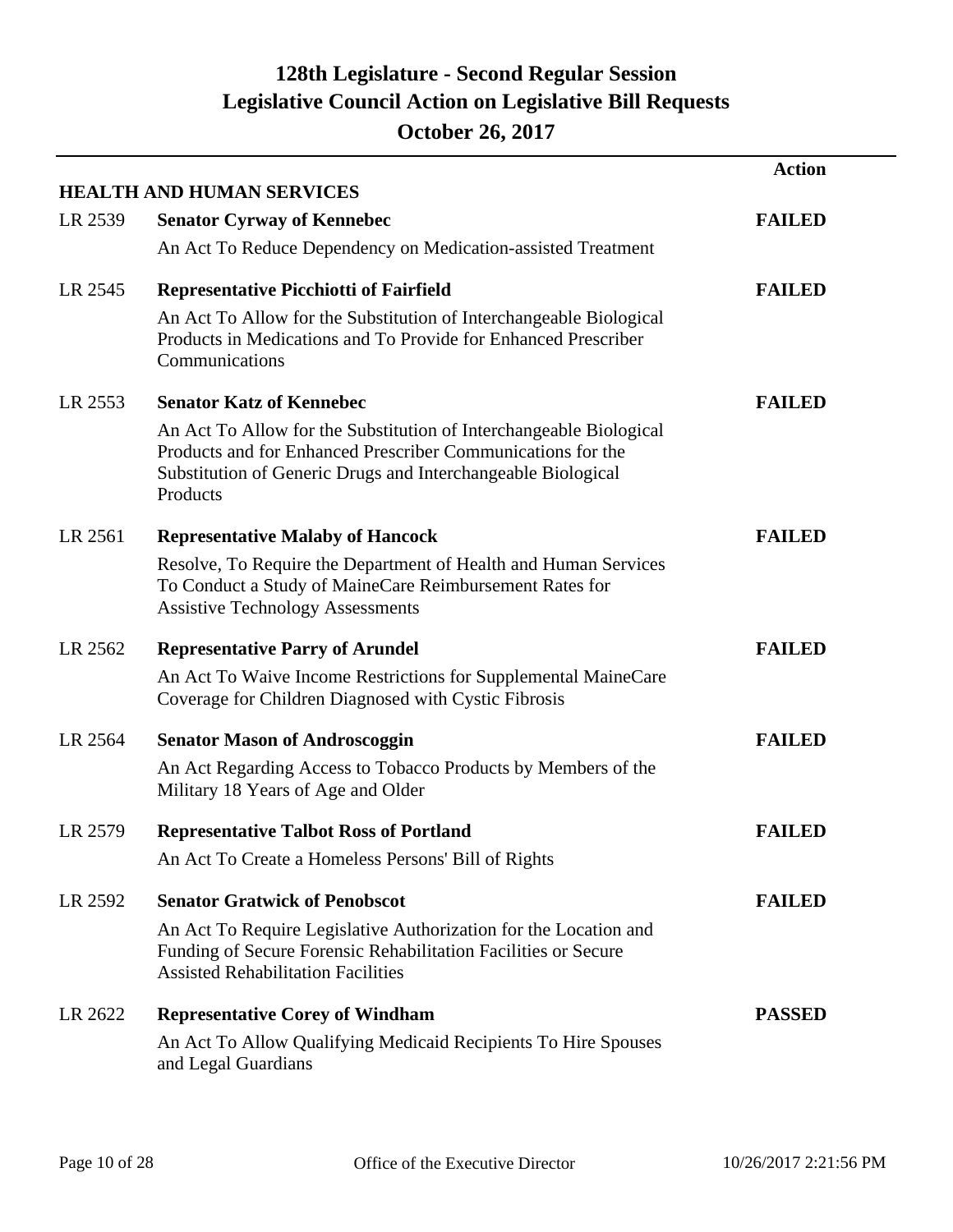|         | <b>HEALTH AND HUMAN SERVICES</b>                                                                                                                                                            | <b>Action</b> |
|---------|---------------------------------------------------------------------------------------------------------------------------------------------------------------------------------------------|---------------|
| LR 2623 | <b>Senator Millett of Cumberland</b>                                                                                                                                                        | <b>FAILED</b> |
|         | An Act To Protect Children in Child Care                                                                                                                                                    |               |
| LR 2648 | <b>Senator Breen of Cumberland</b>                                                                                                                                                          | <b>FAILED</b> |
|         | An Act To Preserve Medication Management for Persons with Mental<br><b>Health Needs</b>                                                                                                     |               |
| LR 2654 | <b>Senator Gratwick of Penobscot</b>                                                                                                                                                        | <b>FAILED</b> |
|         | An Act To Provide for the Safe Disposal of Drugs                                                                                                                                            |               |
| LR 2664 | <b>Senator Hamper of Oxford</b>                                                                                                                                                             | <b>FAILED</b> |
|         | An Act To Clarify the Role of Veterinary Medical Professionals in<br>the Controlled Substances Prescription Monitoring Program                                                              |               |
| LR 2665 | <b>Representative Vachon of Scarborough</b>                                                                                                                                                 | <b>FAILED</b> |
|         | An Act To Enact Measures Designed To Curb the Opioid Epidemic                                                                                                                               |               |
| LR 2687 | <b>Representative Jorgensen of Portland</b>                                                                                                                                                 | <b>PASSED</b> |
|         | Resolve, Regarding Medicaid Reimbursement for Rehabilitation<br>Hospitals                                                                                                                   |               |
| LR 2689 | <b>Senator Gratwick of Penobscot</b>                                                                                                                                                        | <b>FAILED</b> |
|         | An Act To Require Chaplaincy Staff at Certain Hospitals in the State                                                                                                                        |               |
| LR 2692 | <b>Representative Grignon of Athens</b>                                                                                                                                                     | <b>FAILED</b> |
|         | An Act To Ensure Sustainable Health Care Access in the Jackman<br>Region                                                                                                                    |               |
| LR 2700 | <b>Representative Beebe-Center of Rockland</b>                                                                                                                                              | <b>FAILED</b> |
|         | An Act To Preserve the Community Mental Health System in the<br>State by Increasing Compensation for Direct Care Workers                                                                    |               |
| LR 2704 | <b>Representative Parker of South Berwick</b>                                                                                                                                               | <b>PASSED</b> |
|         | An Act To Allow the Maine Developmental Services Oversight and<br>Advisory Board Access to Investigations and Mortality Reviews<br>Performed by the Department of Health and Human Services |               |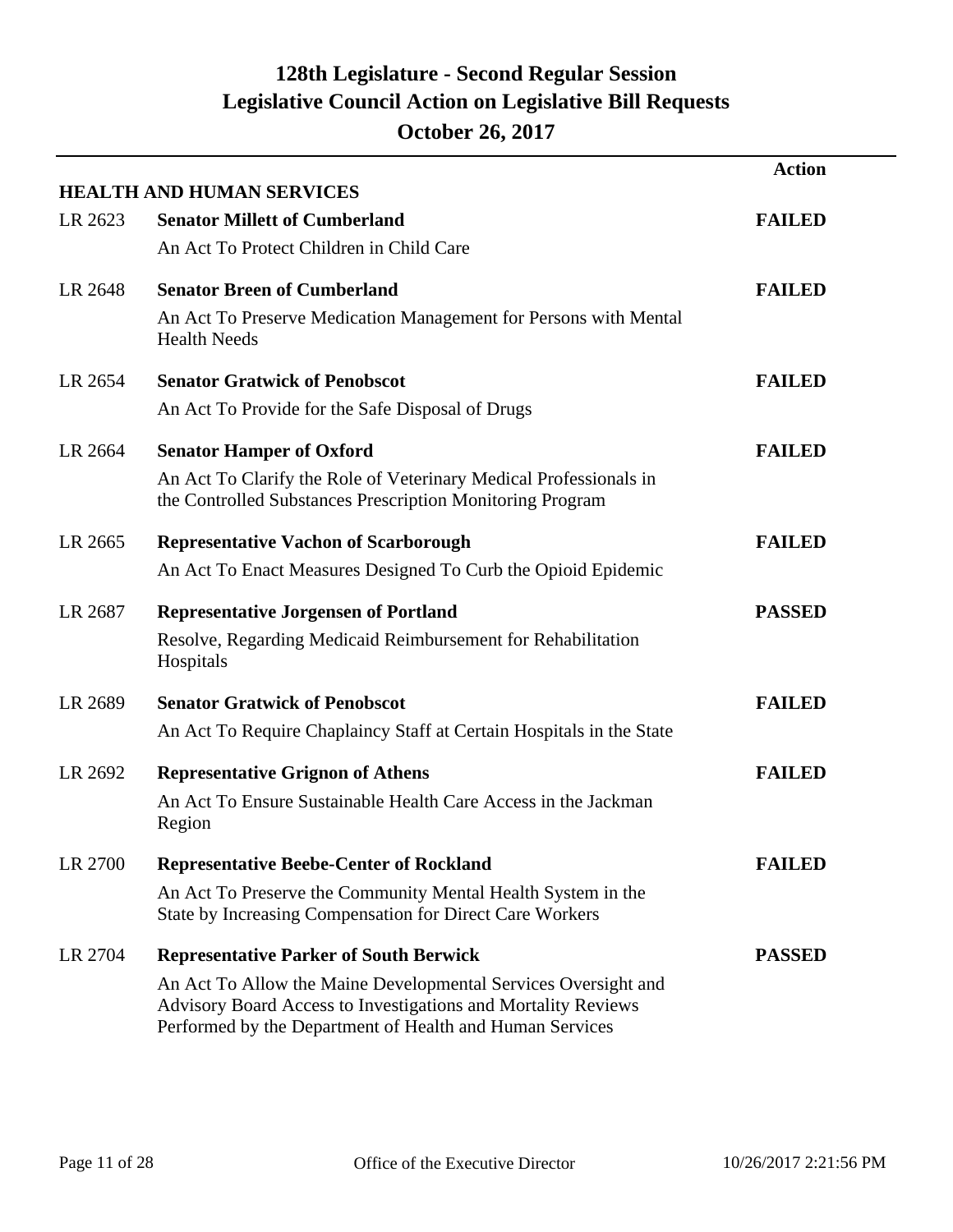|         | <b>HEALTH AND HUMAN SERVICES</b>                                                                                                                                                                | <b>Action</b> |
|---------|-------------------------------------------------------------------------------------------------------------------------------------------------------------------------------------------------|---------------|
| LR 2705 | <b>Representative Parker of South Berwick</b>                                                                                                                                                   | <b>FAILED</b> |
|         | An Act To Amend the Law Governing the Scope of the Mandatory<br>Disclosure of Information Provision in the Adult Protective Services<br>Act                                                     |               |
| LR 2707 | <b>Senator Keim of Oxford</b>                                                                                                                                                                   | <b>FAILED</b> |
|         | Resolve, To Study Medical Records Retention in Light of the<br><b>Emerging Survivorship Field</b>                                                                                               |               |
| LR 2713 | <b>Representative Stanley of Medway</b>                                                                                                                                                         | <b>FAILED</b> |
|         | An Act To Ensure the Continuation of Maternity Care in Rural<br>Hospitals                                                                                                                       |               |
| LR 2720 | <b>Representative Warren of Hallowell</b>                                                                                                                                                       | <b>FAILED</b> |
|         | An Act To Reduce Incarceration Costs and Emergency Room Visits<br>by Funding Emergency Crisis Behavioral Health Services                                                                        |               |
| LR 2724 | <b>Senator Bellows of Kennebec</b>                                                                                                                                                              | <b>FAILED</b> |
|         | An Act To Ensure the Health and Safety of Consumers of Home Care<br>Services                                                                                                                    |               |
| LR 2725 | <b>Representative Farnsworth of Portland</b>                                                                                                                                                    | <b>FAILED</b> |
|         | Resolve, Directing the Department of Health and Human Services and<br>the Cumberland County Sheriff's Office To Develop a Proposal<br>Designed To Improve the Process of Competency Evaluations |               |
| LR 2743 | <b>Senator Dill of Penobscot</b>                                                                                                                                                                | <b>PASSED</b> |
|         | An Act To Support Vulnerable Seniors by Funding Assisted Living<br>Programs                                                                                                                     |               |
| LR 2744 | <b>Representative Gattine of Westbrook</b>                                                                                                                                                      | <b>FAILED</b> |
|         | An Act To Save Lives and Create the Homeless Opioid User Service<br><b>Engagement Pilot Project</b>                                                                                             |               |
| LR 2747 | <b>Speaker Gideon of Freeport</b>                                                                                                                                                               | <b>FAILED</b> |
|         | An Act To Reduce Child Poverty by Promoting Higher Wages for<br>Families through Education and Training                                                                                         |               |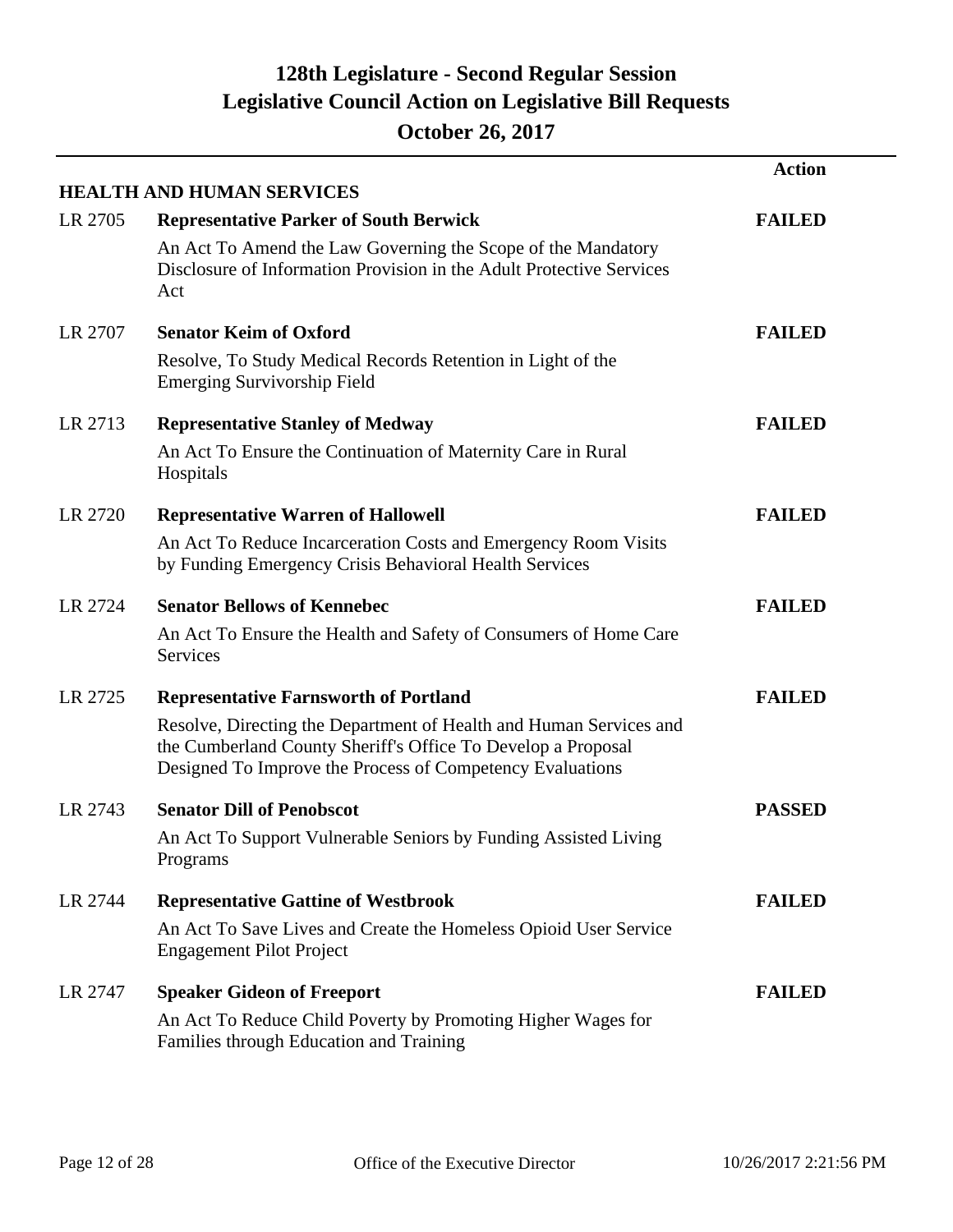|         | <b>HEALTH AND HUMAN SERVICES</b>                                                                                   | <b>Action</b> |
|---------|--------------------------------------------------------------------------------------------------------------------|---------------|
| LR 2748 | <b>Representative Gattine of Westbrook</b>                                                                         | <b>FAILED</b> |
|         | An Act To Improve Housing Support in the Bridging Rental<br><b>Assistance Program</b>                              |               |
| LR 2750 | <b>Representative Vachon of Scarborough</b>                                                                        | <b>FAILED</b> |
|         | An Act To Reduce the Cost of Care Resulting from Blood-borne<br><b>Infectious Diseases</b>                         |               |
| LR 2755 | <b>Representative Vachon of Scarborough</b>                                                                        | <b>FAILED</b> |
|         | An Act Regarding Health Care Ombudsman Services                                                                    |               |
| LR 2762 | <b>Representative Gattine of Westbrook</b>                                                                         | <b>PASSED</b> |
|         | An Act To Clarify Authority Pertaining to the Collection of Debts of<br>MaineCare Providers                        |               |
| LR 2764 | <b>Representative Malaby of Hancock</b>                                                                            | <b>FAILED</b> |
|         | An Act To Provide Protection for Individuals with Acquired Brain<br>Injuries                                       |               |
| LR 2773 | <b>Senator Volk of Cumberland</b>                                                                                  | <b>FAILED</b> |
|         | An Act To Increase Access to Community-based Child Care for<br>Maine's Workforce                                   |               |
| LR 2778 | <b>Senator Volk of Cumberland</b>                                                                                  | <b>FAILED</b> |
|         | An Act To Stabilize Vulnerable Families                                                                            |               |
|         | <b>INLAND FISHERIES AND WILDLIFE</b>                                                                               |               |
|         | LR 2482 Senator Brakey of Androscoggin                                                                             | <b>FAILED</b> |
|         | An Act To Amend the Laws Governing the Use of Personal Flotation<br>Devices in Boats                               |               |
| LR 2496 | <b>Representative Duchesne of Hudson</b>                                                                           | <b>PASSED</b> |
|         | An Act To Rename the Coast of Maine Wildlife Management Area as<br>the Alan E. Hutchinson Wildlife Management Area |               |
| LR 2504 | <b>Representative Stearns of Guilford</b>                                                                          | <b>FAILED</b> |
|         | An Act To Amend the Term of Suspension of a Hunting License for a<br>Conviction of Hunting Deer over Bait          |               |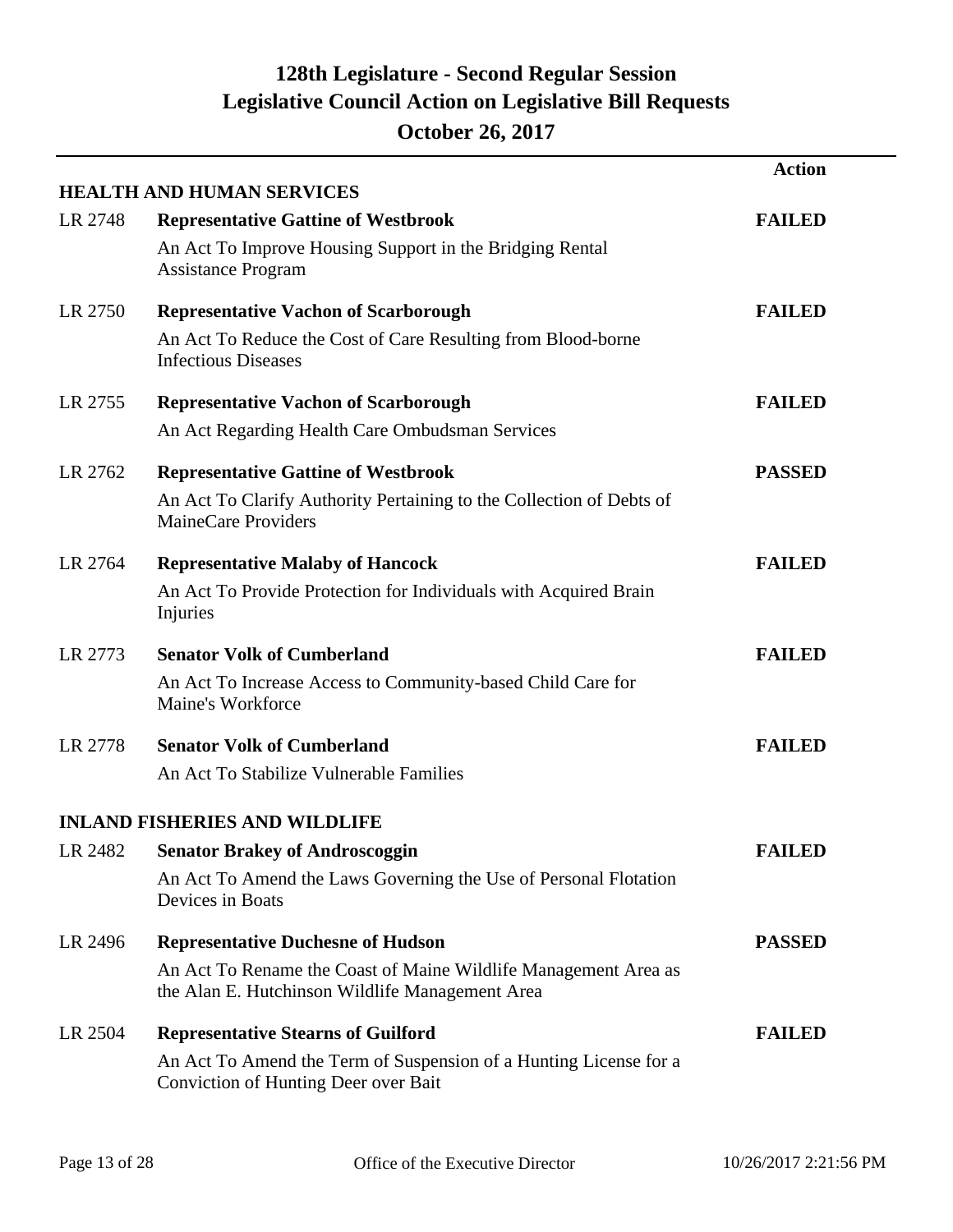|         |                                                                                                                                                                                                                 | <b>Action</b> |
|---------|-----------------------------------------------------------------------------------------------------------------------------------------------------------------------------------------------------------------|---------------|
|         | <b>INLAND FISHERIES AND WILDLIFE</b>                                                                                                                                                                            |               |
| LR 2518 | <b>Representative Zeigler of Montville</b>                                                                                                                                                                      | <b>PASSED</b> |
|         | An Act To Impose a 3-year Moratorium on Allowing Anadromous<br>Fish Species in Sheepscot Pond in Palermo and To Study the<br>Consequences of Allowing Anadromous Fish Species To Enter<br><b>Sheepscot Pond</b> |               |
| LR 2601 | <b>Representative Stanley of Medway</b>                                                                                                                                                                         | <b>FAILED</b> |
|         | An Act To Repeal the Requirement That Applicants for a Guide<br>License Submit to a Background Check                                                                                                            |               |
| LR 2604 | <b>Senator Cushing of Penobscot</b>                                                                                                                                                                             | <b>FAILED</b> |
|         | An Act To Increase Safety on Youth Hunting Day for Hunting Bear<br>by Allowing an Accompanying Adult To Possess a Firearm                                                                                       |               |
| LR 2617 | <b>Senator Cyrway of Kennebec</b>                                                                                                                                                                               | <b>FAILED</b> |
|         | An Act To Eliminate the Prohibition on Feeding or Baiting Deer<br>during Certain Parts of the Year                                                                                                              |               |
| LR 2646 | <b>Senator Davis, Sr. of Piscataquis</b>                                                                                                                                                                        | <b>FAILED</b> |
|         | An Act To Amend the Registered Maine Guide Background Check<br>Requirement                                                                                                                                      |               |
| LR 2694 | <b>Representative Bear of Houlton Band of Maliseet Indians</b>                                                                                                                                                  | <b>FAILED</b> |
|         | Resolve, To Acknowledge That the Houlton Band of Maliseet Indians<br>Has the Right by Treaty To Hunt Moose in this State                                                                                        |               |
| LR 2756 | <b>Representative Wadsworth of Hiram</b>                                                                                                                                                                        | <b>FAILED</b> |
|         | An Act To Increase the Number of Any-deer Permits Distributed to<br><b>Senior Hunters</b>                                                                                                                       |               |
| LR 2777 | <b>Senator Bellows of Kennebec</b>                                                                                                                                                                              | <b>FAILED</b> |
|         | An Act To Support Maine Guides                                                                                                                                                                                  |               |
|         | <b>INSURANCE AND FINANCIAL SERVICES</b>                                                                                                                                                                         |               |
| LR 2458 | <b>Representative Fecteau of Biddeford</b>                                                                                                                                                                      | <b>FAILED</b> |
|         | An Act Regarding Accounts Opened for Minors at Financial<br>Institutions                                                                                                                                        |               |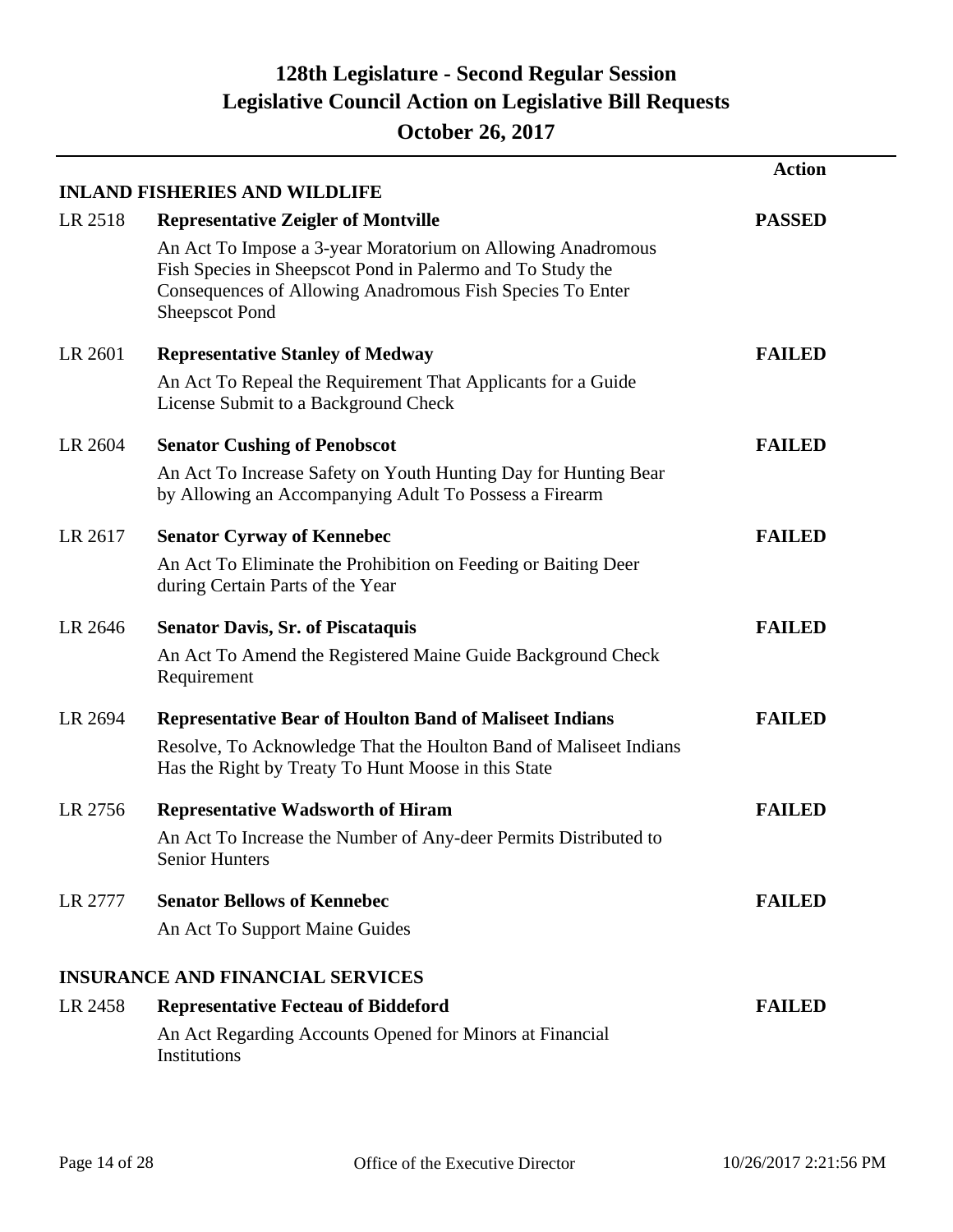|                  |                                                                                                                                                                               | <b>Action</b> |
|------------------|-------------------------------------------------------------------------------------------------------------------------------------------------------------------------------|---------------|
|                  | <b>INSURANCE AND FINANCIAL SERVICES</b>                                                                                                                                       |               |
| LR 2459          | <b>Representative Fecteau of Biddeford</b>                                                                                                                                    | <b>PASSED</b> |
|                  | An Act Regarding Levies Placed on Accounts at Financial Institutions<br>for Unpaid State Income Taxes                                                                         |               |
| LR 2467          | <b>Senator Chenette of York</b>                                                                                                                                               | <b>FAILED</b> |
|                  | An Act To Cap Insurance Rate Hikes                                                                                                                                            |               |
| LR 2489          | <b>Senator Gratwick of Penobscot</b>                                                                                                                                          | <b>FAILED</b> |
|                  | An Act To Protect Patients with Preexisting Health Conditions                                                                                                                 |               |
| LR 2544          | <b>Representative Foley of Wells</b>                                                                                                                                          | <b>FAILED</b> |
|                  | An Act To Prohibit Nonmedical Switching by Health Insurance<br>Providers                                                                                                      |               |
| LR 2739          | <b>Senator Carpenter of Aroostook</b>                                                                                                                                         | <b>PASSED</b> |
|                  | An Act To Protect Consumers from Bank Overdraft Fees by<br>Prohibiting Resequencing                                                                                           |               |
| LR 2788          | <b>Representative Lawrence of South Berwick</b>                                                                                                                               | <b>PASSED</b> |
|                  | An Act To Amend the Maine Guaranteed Access Reinsurance<br>Association Act To Improve Market Stability for Maine Residents<br>Purchasing Individual Health Insurance Coverage |               |
| <b>JUDICIARY</b> |                                                                                                                                                                               |               |
| LR 2463          | <b>Senator Miramant of Knox</b>                                                                                                                                               | <b>FAILED</b> |
|                  | An Act To Set 16 Years of Age as the Minimum Age for Marriage                                                                                                                 |               |
| LR 2476          | <b>Senator Keim of Oxford</b>                                                                                                                                                 | <b>FAILED</b> |
|                  | An Act Regarding the Rights of Parents                                                                                                                                        |               |
| LR 2514          | <b>Senator Chenette of York</b>                                                                                                                                               | <b>FAILED</b> |
|                  | An Act To Amend the Law Governing the Alteration of Birth<br><b>Certificates of Transgender Maine Residents</b>                                                               |               |
| LR 2537          | <b>Representative Cardone of Bangor</b>                                                                                                                                       | <b>PASSED</b> |
|                  | An Act To Revise the Grandparents Visitation Act                                                                                                                              |               |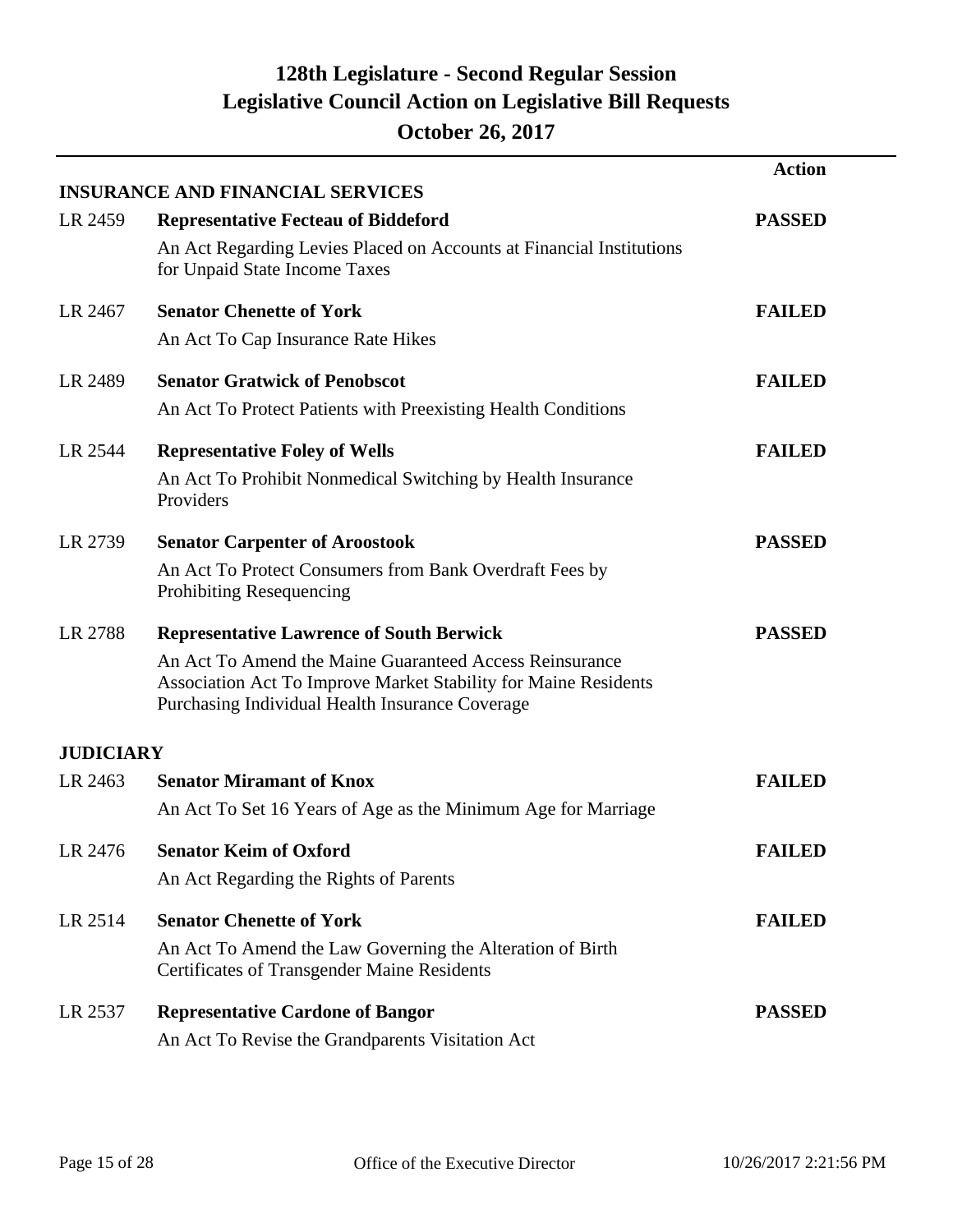|                  |                                                                                                                                                                                                                                                                          | <b>Action</b> |
|------------------|--------------------------------------------------------------------------------------------------------------------------------------------------------------------------------------------------------------------------------------------------------------------------|---------------|
| <b>JUDICIARY</b> |                                                                                                                                                                                                                                                                          |               |
| LR 2628          | <b>Representative Moonen of Portland</b>                                                                                                                                                                                                                                 | <b>PASSED</b> |
|                  | An Act To Amend the Laws Affecting the Judicial Branch Regarding<br>Civil Railroad Trespass Violations                                                                                                                                                                   |               |
| LR 2652          | <b>Senator Rosen of Hancock</b>                                                                                                                                                                                                                                          | <b>FAILED</b> |
|                  | An Act To Protect the Interests of Grandchildren Regarding<br>Visitation by Grandparents                                                                                                                                                                                 |               |
| LR 2695          | <b>Representative Bear of Houlton Band of Maliseet Indians</b>                                                                                                                                                                                                           | <b>FAILED</b> |
|                  | Resolve, To Acknowledge That Federally Recognized Indian Tribes<br>in this State Have a Right to Equitable Settlement of Claims for the<br>Wrongful Removal of Tribal Children from Tribal Communities                                                                   |               |
| LR 2696          | <b>Representative Bear of Houlton Band of Maliseet Indians</b>                                                                                                                                                                                                           | <b>FAILED</b> |
|                  | Resolve, To Acknowledge That the Houlton Band of Maliseet Indians<br>Has the Right to Equitable Compensation for Unceded Land,<br>Including Aroostook County, Not Covered by the Federal Maine<br>Indian Claims Settlement Act of 1980 and the Maine Implementing<br>Act |               |
| LR 2698          | <b>Representative Bear of Houlton Band of Maliseet Indians</b>                                                                                                                                                                                                           | <b>FAILED</b> |
|                  | Resolve, To Accept the Report on Research Findings and Initial<br>Observations on the Drafting and Enactment of the Federal Maine<br>Indian Claims Settlement Act of 1980 Commissioned by the Maine<br><b>Indian Tribal-State Commission</b>                             |               |
| LR 2699          | <b>Representative Bear of Houlton Band of Maliseet Indians</b>                                                                                                                                                                                                           | <b>FAILED</b> |
|                  | An Act To Establish Representation for the Houlton Band of Maliseet<br>Indians in the Senate                                                                                                                                                                             |               |
| LR 2723          | <b>Senator Chenette of York</b>                                                                                                                                                                                                                                          | <b>FAILED</b> |
|                  | An Act To Protect Children Subject to Custody and Visitation<br>Decisions from Domestic Abuse                                                                                                                                                                            |               |
| LR 2772          | <b>Representative Tepler of Topsham</b>                                                                                                                                                                                                                                  | <b>FAILED</b> |
|                  | An Act To Protect Consumers from Unscrupulous Contractors and<br><b>Repair Persons</b>                                                                                                                                                                                   |               |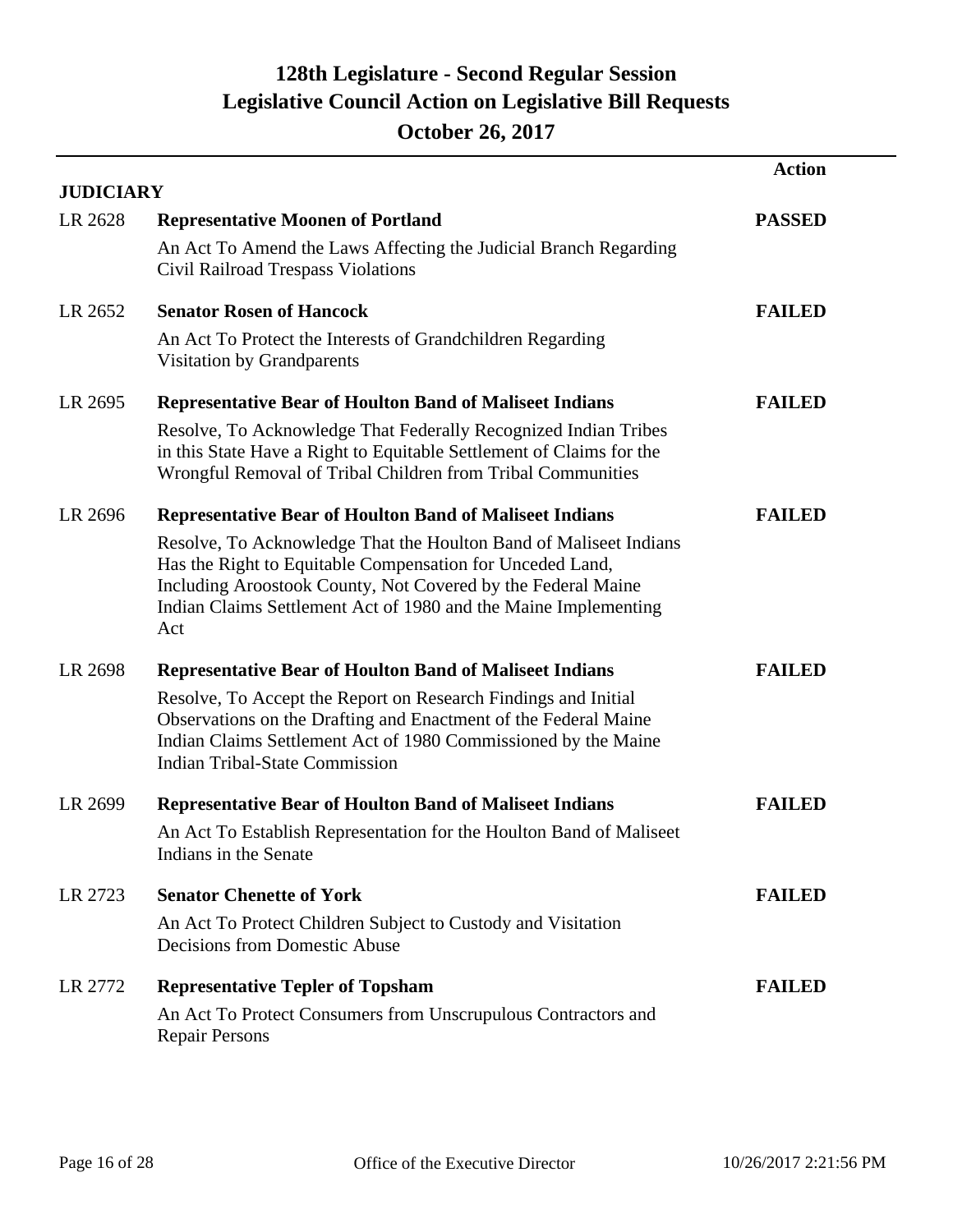|         | LABOR, COMMERCE, RESEARCH AND ECONOMIC DEVELOPMENT                                                                                                                      | <b>Action</b> |
|---------|-------------------------------------------------------------------------------------------------------------------------------------------------------------------------|---------------|
| LR 2506 | <b>Senator Jackson of Aroostook</b><br>An Act To Support Funding for Workforce Development in Maine                                                                     | <b>TABLED</b> |
| LR 2507 | <b>Representative Bailey of Saco</b><br>An Act To Enhance Protections for Certified Search Team Members<br><b>Regarding Work Absences</b>                               | <b>FAILED</b> |
| LR 2515 | <b>Senator Chenette of York</b><br>An Act To Increase Wage Transparency                                                                                                 | <b>FAILED</b> |
| LR 2516 | <b>Senator Chenette of York</b><br>An Act To Prevent Employers from Testing for Marijuana Use or<br>Denying Employment on the Basis of Marijuana Use                    | <b>FAILED</b> |
| LR 2523 | <b>Representative Perry of Calais</b><br>An Act To Ensure Federal Funding for Job Training Services                                                                     | <b>TABLED</b> |
| LR 2541 | <b>Representative Stewart of Presque Isle</b><br>An Act To Improve Access to Experienced Primary Care Providers in<br>the State                                         | <b>FAILED</b> |
| LR 2549 | <b>Senator Cyrway of Kennebec</b><br>An Act To Award to the Family of Nathan Desjardins His Workers'<br><b>Compensation Death Benefits</b>                              | <b>FAILED</b> |
| LR 2550 | <b>Senator Cyrway of Kennebec</b><br>An Act To Include a Deceased Person's Immediate Family Members<br>in the Group of People Paid Workers' Compensation Death Benefits | <b>FAILED</b> |
| LR 2582 | <b>Representative Mastraccio of Sanford</b><br>An Act To Amend the Laws Governing Pine Tree Development<br>Zones                                                        | <b>FAILED</b> |
| LR 2586 | <b>Senator Dow of Lincoln</b><br>An Act To Extend the Pine Tree Development Zone Program until<br>December 31, 2021                                                     | <b>FAILED</b> |
| LR 2588 | <b>Senator Mason of Androscoggin</b><br>An Act To Establish a Study Commission To Examine the Implied<br>Warranty Laws and the Arbitration Process for Those Laws       | <b>PASSED</b> |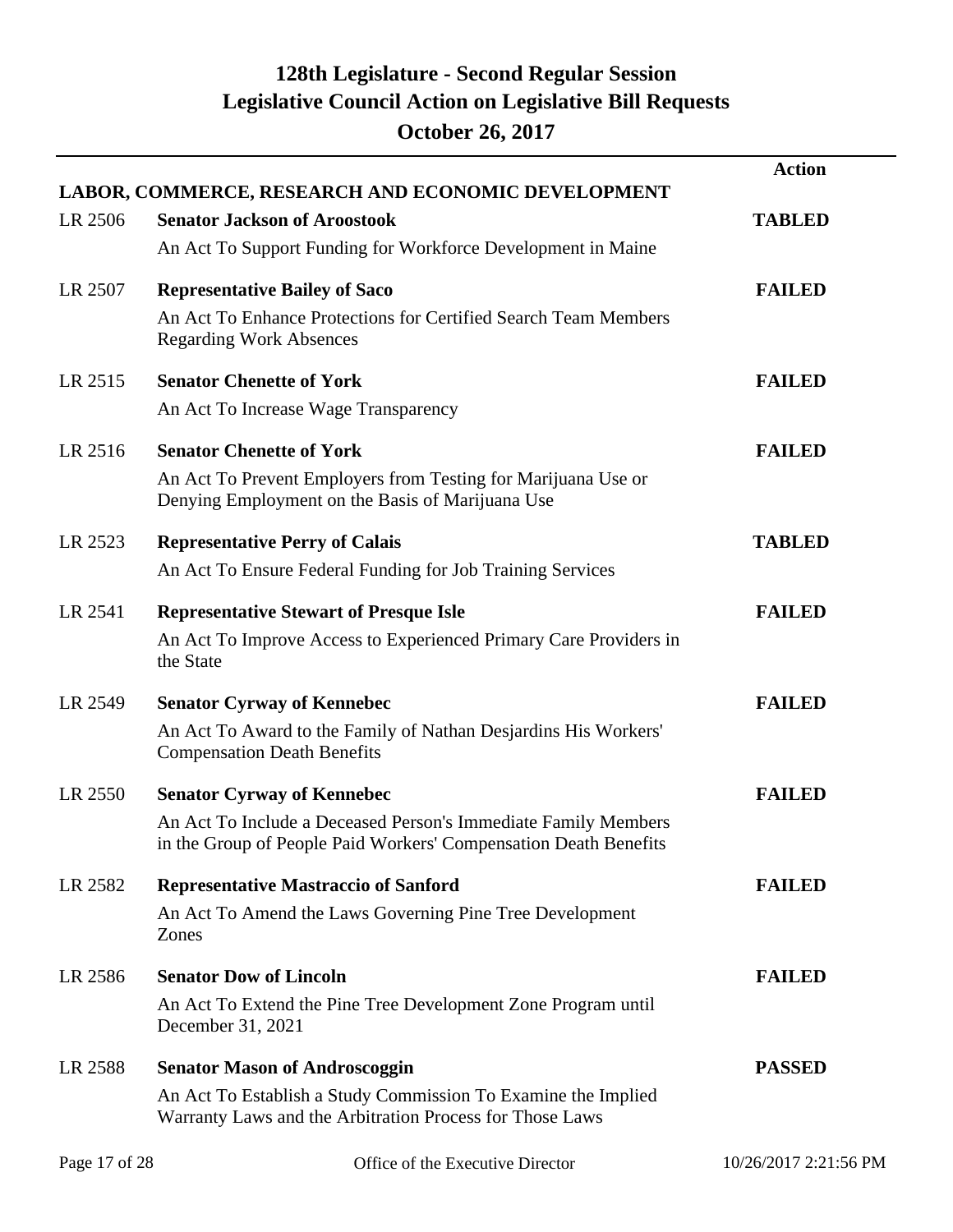|         | LABOR, COMMERCE, RESEARCH AND ECONOMIC DEVELOPMENT                                                                                                          | <b>Action</b> |
|---------|-------------------------------------------------------------------------------------------------------------------------------------------------------------|---------------|
| LR 2596 | <b>Representative Herbig of Belfast</b><br>An Act To Empower Maine's Rural Economy and Workforce                                                            | <b>PASSED</b> |
| LR 2597 | <b>Representative Herbig of Belfast</b><br>An Act To Promote Innovation and Growth in Maine's Traditional<br>Industries                                     | <b>PASSED</b> |
| LR 2598 | <b>Representative Herbig of Belfast</b><br>An Act To Expand Job Opportunities for People Working in Maine                                                   | <b>PASSED</b> |
| LR 2612 | <b>Representative Harrington of Sanford</b><br>An Act To Increase Transparency for Pawn Shops                                                               | <b>FAILED</b> |
| LR 2615 | <b>Senator Langley of Hancock</b><br>An Act To Expedite Medical Claims in Workers' Compensation<br>Cases When Compensability Has Been Determined            | <b>FAILED</b> |
| LR 2618 | <b>Senator Volk of Cumberland</b><br>An Act To Maximize Funding for Vocational Rehabilitation Services<br>for Individuals Who Are Deaf or Hard of Hearing   | <b>FAILED</b> |
| LR 2670 | <b>Senator Gratwick of Penobscot</b><br>An Act To Reduce the Number of Vacant Properties                                                                    | <b>FAILED</b> |
| LR 2678 | <b>Representative Ackley of Monmouth</b><br>An Act To Improve the Efficiency of the Pine Tree Development<br>Zone Program                                   | <b>FAILED</b> |
| LR 2681 | <b>Representative Ackley of Monmouth</b><br>An Act To Prevent Employment Discrimination Based on Unreliable<br>Tests for Marijuana Use                      | <b>FAILED</b> |
| LR 2703 | <b>Representative Sanborn of Portland</b><br>An Act To Make a Technical Correction Regarding the Information<br>Required of Debt Buyers for Debt Collection | <b>PASSED</b> |
| LR 2709 | <b>Senator Keim of Oxford</b><br>An Act To Implement a Training Wage in Maine                                                                               | <b>FAILED</b> |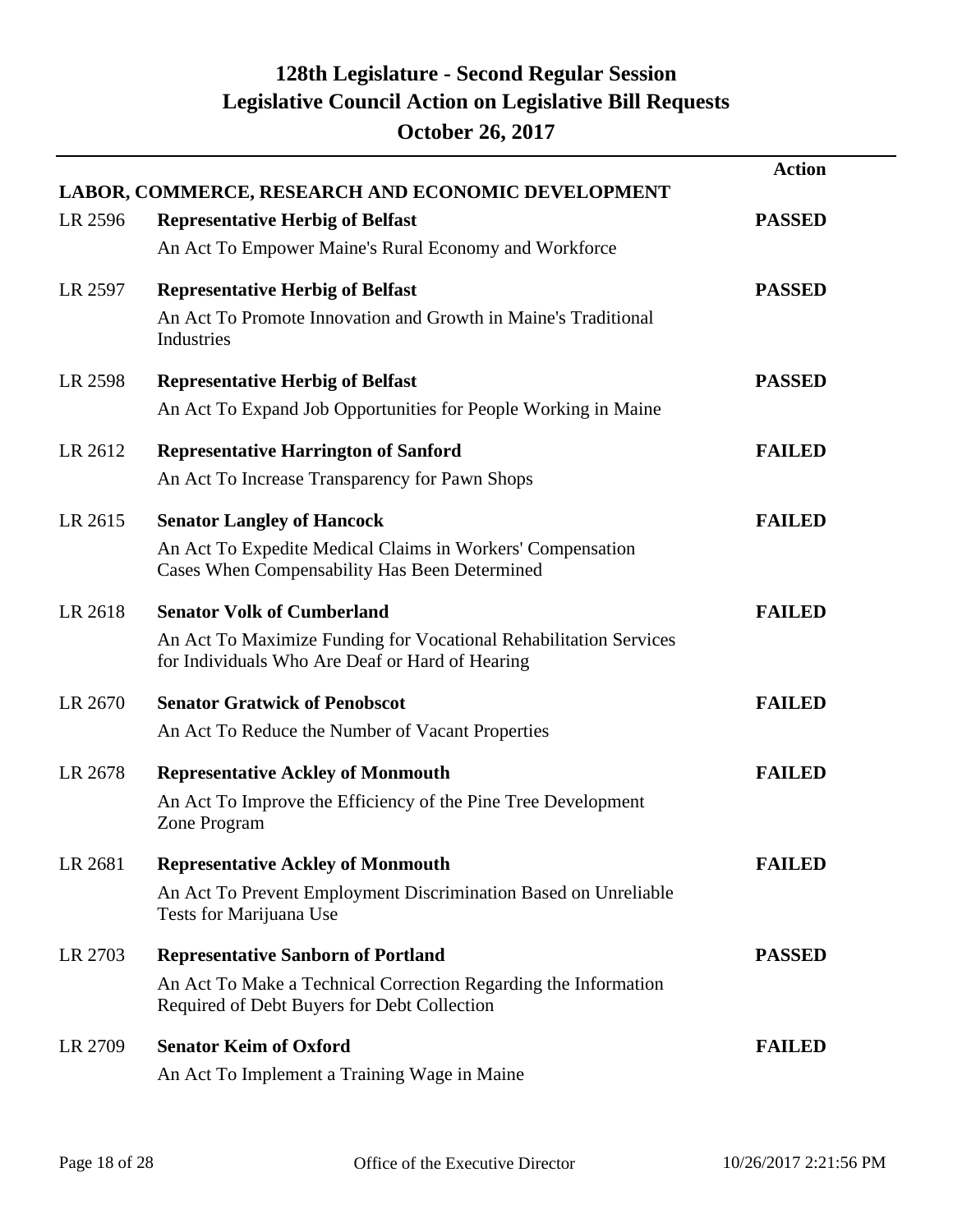|         | LABOR, COMMERCE, RESEARCH AND ECONOMIC DEVELOPMENT                                                                      | <b>Action</b> |
|---------|-------------------------------------------------------------------------------------------------------------------------|---------------|
| LR 2721 | <b>Senator Dion of Cumberland</b>                                                                                       | <b>FAILED</b> |
|         | An Act To Establish the Office of Broadband Development within the<br>Department of Economic and Community Development  |               |
| LR 2726 | <b>Representative Pierce of Falmouth</b>                                                                                | <b>FAILED</b> |
|         | An Act To Support Maine Businesses by Authorizing the Imposition<br>of a Surcharge on the Use of a Debit or Credit Card |               |
| LR 2761 | <b>Senator Libby of Androscoggin</b>                                                                                    | <b>TABLED</b> |
|         | Resolve, To Require the Department of Labor To Receive Federal<br>Workforce Innovation and Opportunity Act Funds        |               |
| LR 2783 | <b>Senator Langley of Hancock</b>                                                                                       | <b>FAILED</b> |
|         | An Act To Extend Secondary Student Eligibility in the Competitive<br><b>Skills Scholarship Program</b>                  |               |
|         | <b>MARIJUANA LEGALIZATION IMPLEMENTATION</b>                                                                            |               |
| LR 2457 | <b>Senator Cyrway of Kennebec</b>                                                                                       | <b>FAILED</b> |
|         | An Act Regarding Marijuana Odor                                                                                         |               |
| LR 2671 | <b>Representative Harvell of Farmington</b>                                                                             | <b>FAILED</b> |
|         | An Act To Require Implementation of the Marijuana Legalization Act                                                      |               |
| LR 2679 | <b>Representative Ackley of Monmouth</b>                                                                                | <b>FAILED</b> |
|         | An Act To Improve the Efficacy of Adult-use Marijuana Testing                                                           |               |
|         | <b>MARINE RESOURCES</b>                                                                                                 |               |
| LR 2554 | <b>Representative McCreight of Harpswell</b>                                                                            | <b>FAILED</b> |
|         | An Act To Amend the Law Regarding the Temporary Medical<br>Allowance for Lobster and Crab Fishing License Holders       |               |
| LR 2593 | <b>Representative Kumiega of Deer Isle</b>                                                                              | <b>PASSED</b> |
|         | An Act To Correct Errors and Inconsistencies in Maine's Marine<br><b>Resources Laws</b>                                 |               |
| LR 2626 | <b>Representative Devin of Newcastle</b>                                                                                | <b>FAILED</b> |
|         | Resolve, To Join the International Alliance To Combat Ocean<br>Acidification                                            |               |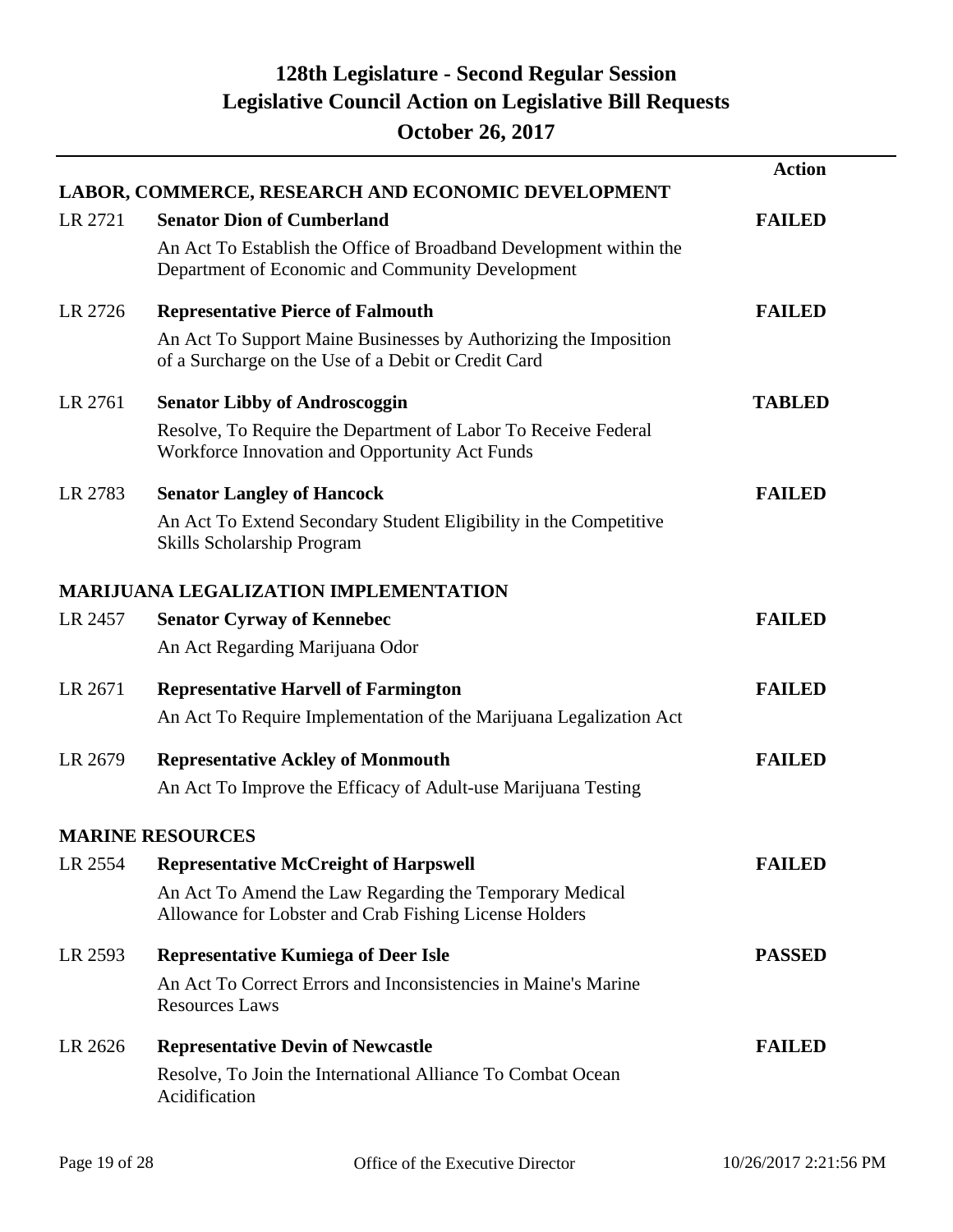|         |                                                                                                                                                            | <b>Action</b> |
|---------|------------------------------------------------------------------------------------------------------------------------------------------------------------|---------------|
|         | STATE AND LOCAL GOVERNMENT                                                                                                                                 |               |
| LR 2468 | <b>Senator Brakey of Androscoggin</b>                                                                                                                      | <b>FAILED</b> |
|         | An Act To Designate June 27th as Post-traumatic Stress Injury<br><b>Awareness Day</b>                                                                      |               |
| LR 2480 | <b>Representative Malaby of Hancock</b>                                                                                                                    | <b>PASSED</b> |
|         | An Act To Change Certain Gender-specific Terminology in the Laws<br><b>Regarding Municipalities and Counties</b>                                           |               |
| LR 2487 | <b>Representative Hanington of Lincoln</b>                                                                                                                 | <b>FAILED</b> |
|         | An Act To Impose Reporting Deadlines on Joint Standing<br>Committees of the Legislature and Deadlines for Action on Bills                                  |               |
| LR 2491 | <b>Representative Gerrish of Lebanon</b>                                                                                                                   | <b>FAILED</b> |
|         | An Act To Clarify Residency Requirements for Municipal Officials                                                                                           |               |
| LR 2559 | <b>Representative Turner of Burlington</b>                                                                                                                 | <b>PASSED</b> |
|         | An Act Authorizing the Deorganization of Codyville Plantation                                                                                              |               |
| LR 2566 | <b>Senator Miramant of Knox</b>                                                                                                                            | <b>FAILED</b> |
|         | An Act To Change the Term "Overseers of the Poor" as It Is Used in<br>the Maine Revised Statutes                                                           |               |
| LR 2574 | <b>Representative Winsor of Norway</b>                                                                                                                     | <b>PASSED</b> |
|         | An Act To Authorize the Oxford County Commissioners To Close the<br><b>Western District Registry of Deeds</b>                                              |               |
| LR 2609 | <b>Representative Hilliard of Belgrade</b>                                                                                                                 | <b>PASSED</b> |
|         | An Act To Provide Funding for the Maine Bicentennial Commission                                                                                            |               |
| LR 2610 | <b>Representative Stetkis of Canaan</b>                                                                                                                    | <b>FAILED</b> |
|         | An Act To Protect Work Opportunities for Maine Citizens by<br>Eliminating Certain Laws, Rules, Policies and Fees Imposed on<br>Professions and Occupations |               |
| LR 2619 | <b>Senator Volk of Cumberland</b>                                                                                                                          | <b>FAILED</b> |
|         | An Act To Clarify State Hiring and Retention Practices Regarding<br>Persons with Disabilities                                                              |               |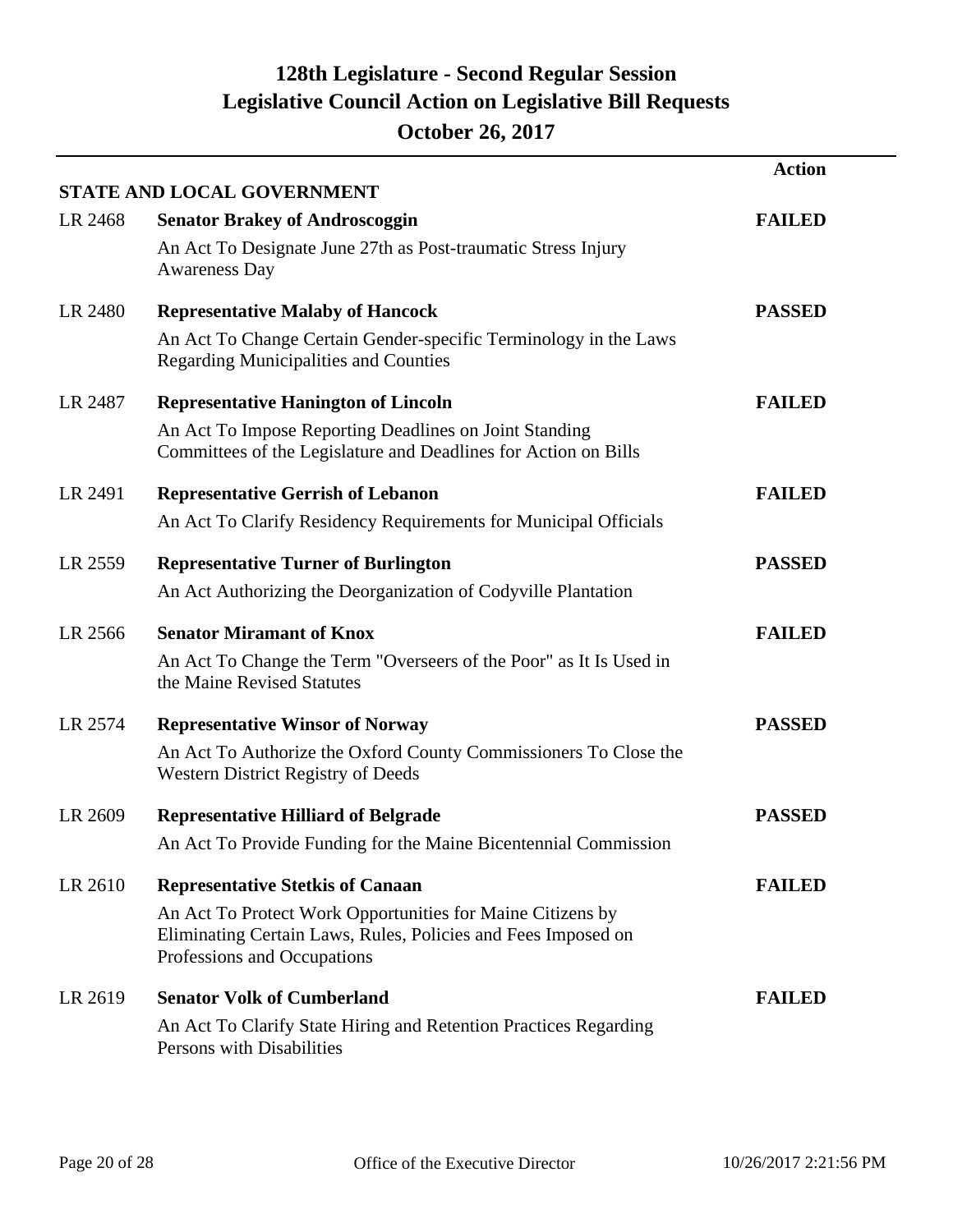|                 | <b>STATE AND LOCAL GOVERNMENT</b>                                                                                                               | <b>Action</b> |
|-----------------|-------------------------------------------------------------------------------------------------------------------------------------------------|---------------|
| LR 2624         | <b>Representative Wadsworth of Hiram</b>                                                                                                        | <b>FAILED</b> |
|                 | An Act To Ensure Fairness and Affordability in the Private<br><b>Residential and Commercial Rental Markets</b>                                  |               |
| LR 2655         | <b>Representative Chace of Durham</b>                                                                                                           | <b>FAILED</b> |
|                 | An Act To Establish the Position of Civil Deputy To Serve Process<br>throughout a County                                                        |               |
| LR 2663         | <b>Senator Chenette of York</b>                                                                                                                 | <b>FAILED</b> |
|                 | RESOLUTION, Proposing an Amendment to the Constitution of<br>Maine To Eliminate the Governor's Ability To Remove County<br>Sheriffs from Office |               |
| LR 2667         | <b>Senator Dion of Cumberland</b>                                                                                                               | <b>PASSED</b> |
|                 | An Act To Establish Legal Requirements for Training and<br><b>Certification of Civil Deputies</b>                                               |               |
| LR 2763         | <b>Representative Campbell of Orrington</b>                                                                                                     | <b>PASSED</b> |
|                 | An Act To Restore Bond Funding for the Historic Preservation<br>Revolving Fund Administered by the Maine Historic Preservation<br>Commission    |               |
| LR 2774         | <b>Representative Warren of Hallowell</b>                                                                                                       | <b>FAILED</b> |
|                 | An Act To Amend the Laws Governing Terms of County<br>Commissioners and the Staggering of Those Terms                                           |               |
| LR 2782         | <b>Representative Talbot Ross of Portland</b>                                                                                                   | <b>FAILED</b> |
|                 | An Act To Establish the Commission on Racial Equity                                                                                             |               |
| <b>TAXATION</b> |                                                                                                                                                 |               |
| LR 2453         | <b>Representative Hamann of South Portland</b>                                                                                                  | <b>FAILED</b> |
|                 | An Act To Establish the Fund for Maine's Future                                                                                                 |               |
| LR 2462         | <b>Senator Miramant of Knox</b>                                                                                                                 | <b>FAILED</b> |
|                 | An Act Regarding the Sales Tax on Trailers Sold in This State for<br>Use Outside the State                                                      |               |
| LR 2471         | <b>Representative Stewart of Presque Isle</b>                                                                                                   | <b>FAILED</b> |
|                 | An Act To Exempt Nonprofit Cemeteries from the Sales and Use Tax                                                                                |               |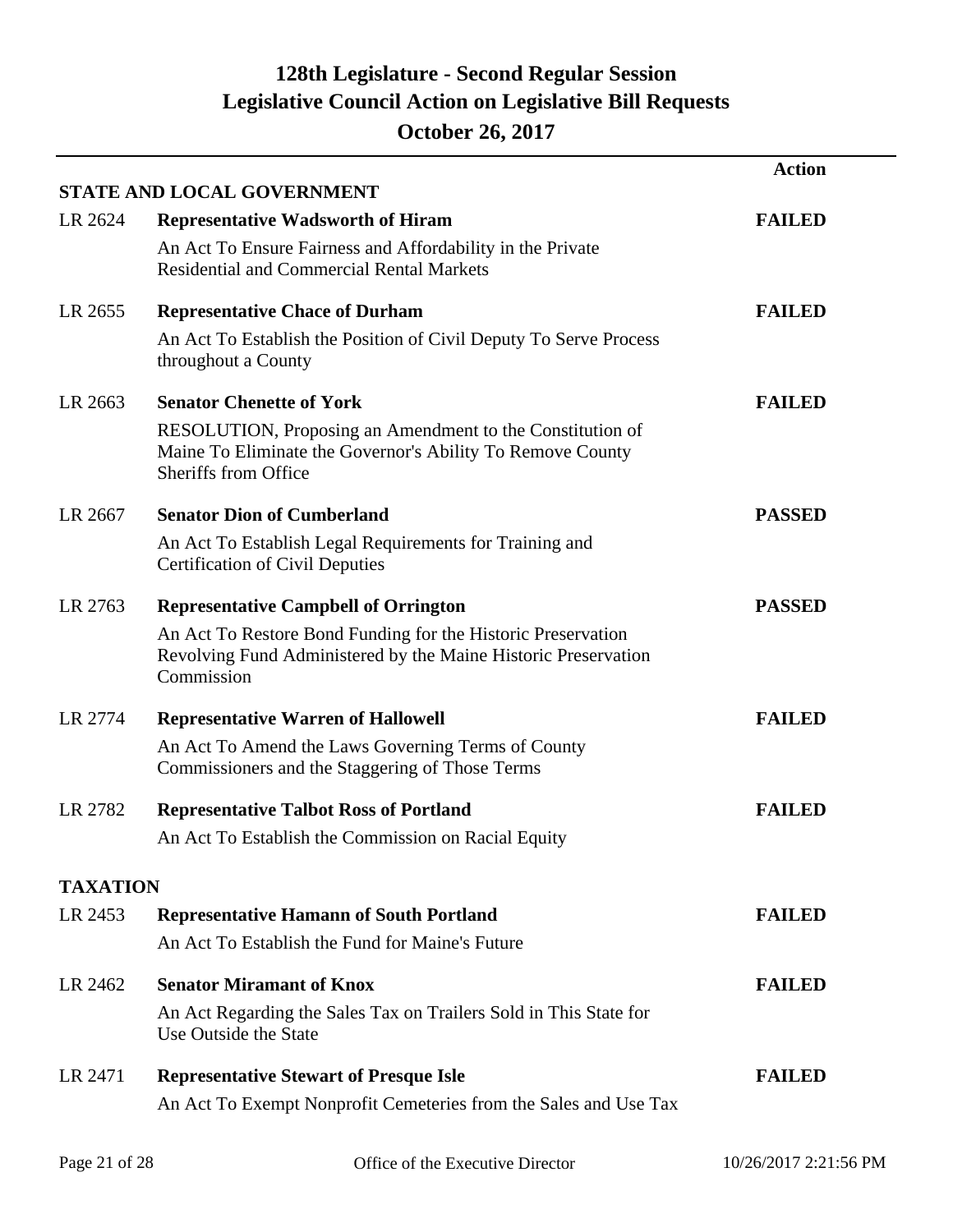| <b>TAXATION</b> |                                                                                                                                                                                    | <b>Action</b> |
|-----------------|------------------------------------------------------------------------------------------------------------------------------------------------------------------------------------|---------------|
| LR 2478         | <b>Representative Fredette of Newport</b><br>An Act To Strengthen Maine Families with Children by Changing the<br><b>Income Tax Laws</b>                                           | <b>FAILED</b> |
| LR 2485         | <b>Representative Corey of Windham</b><br>An Act To Increase Firearm Safety by Establishing a Tax Credit for<br><b>Gun Safes</b>                                                   | <b>FAILED</b> |
| LR 2490         | <b>Representative Hilliard of Belgrade</b><br>An Act To Require Transient Rental Platforms To Register To Collect<br>and Report Sales Taxes                                        | <b>FAILED</b> |
| LR 2509         | <b>Senator Dill of Penobscot</b><br>An Act To Amend the Laws Governing Excise Tax on Automobiles                                                                                   | <b>PASSED</b> |
| LR 2513         | <b>Senator Chenette of York</b><br>An Act To Increase Blood Donations                                                                                                              | <b>FAILED</b> |
| LR 2519         | <b>Senator Chenette of York</b><br>An Act To Expand the Tax Credit for Educational Opportunity To<br>Include Student Debt from Out-of-state Graduate Schools                       | <b>FAILED</b> |
| LR 2530         | <b>Representative O'Connor of Berwick</b><br>An Act To Amend the Tax Laws To Strengthen Charitable<br>Institutions, Encourage Home Ownership and Manage Medical<br><b>Expenses</b> | <b>FAILED</b> |
| LR 2531         | <b>Representative O'Connor of Berwick</b><br>An Act To Allow Municipalities To Reduce Mill Rates on the Motor<br>Vehicle Excise Tax to Zero Percent                                | <b>FAILED</b> |
| LR 2548         | <b>Representative Kinney of Limington</b><br>An Act To Increase Take-home Pay for Maine Taxpayers                                                                                  | <b>FAILED</b> |
| LR 2552         | <b>Senator Katz of Kennebec</b><br>An Act To Establish a Statewide Uniform Property Tax                                                                                            | <b>FAILED</b> |
| LR 2557         | <b>Senator Keim of Oxford</b><br>An Act To Create a Tax Credit To Encourage Pediatric Cancer<br>Research                                                                           | <b>FAILED</b> |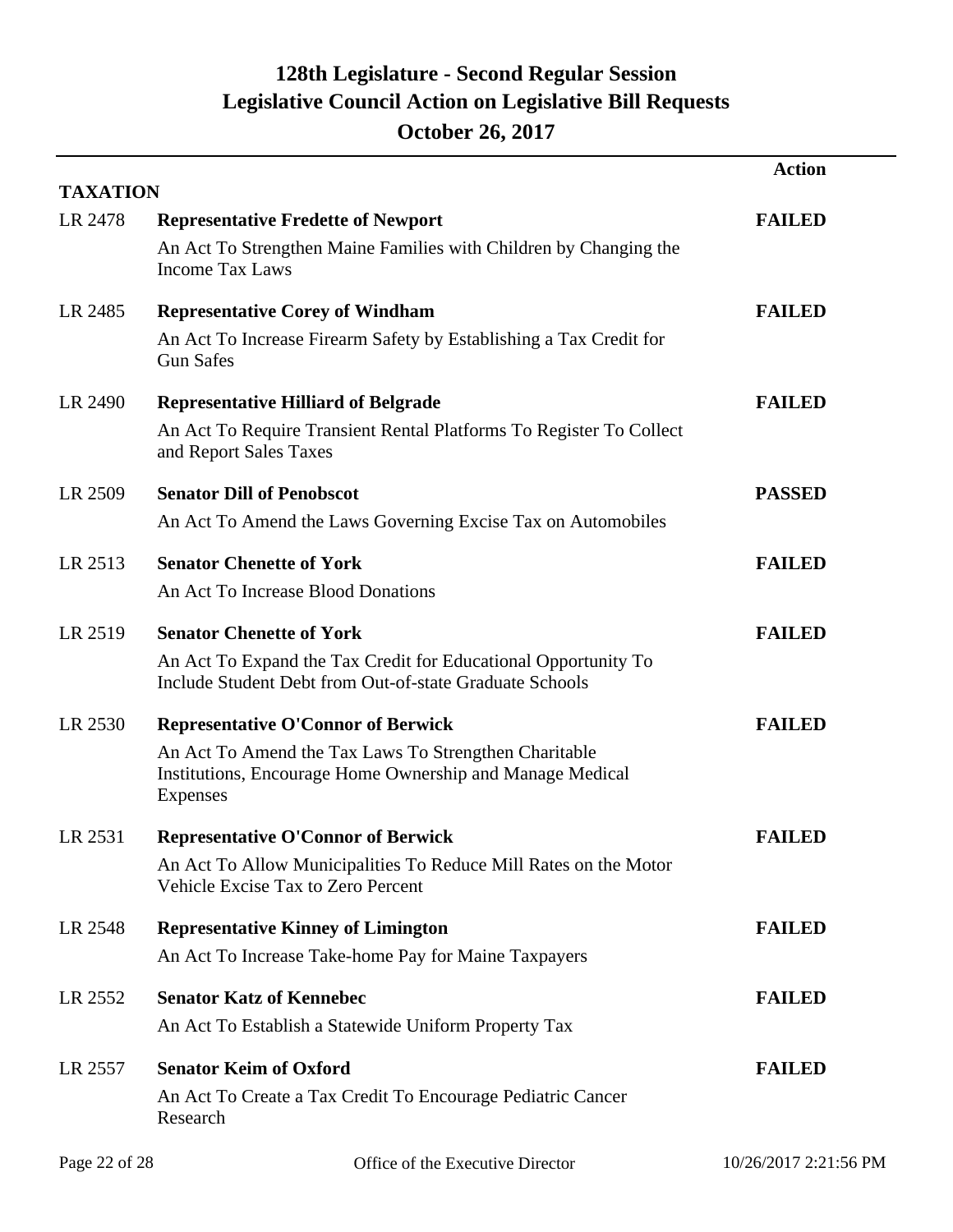| <b>TAXATION</b> |                                                                                                                                                             | <b>Action</b> |
|-----------------|-------------------------------------------------------------------------------------------------------------------------------------------------------------|---------------|
| LR 2565         | <b>Representative Hilliard of Belgrade</b><br>An Act To Allow Seniors To Stay in Their Homes                                                                | <b>FAILED</b> |
| LR 2587         | <b>President Thibodeau of Waldo</b><br>An Act To Clarify the Interstate Commerce Sales Tax Exemption                                                        | <b>PASSED</b> |
| LR 2606         | <b>Senator Collins of York</b><br>An Act To Allow Municipalities To Reduce Motor Vehicle Excise<br><b>Tax Rates</b>                                         | <b>FAILED</b> |
| LR 2616         | <b>Senator Woodsome of York</b><br>An Act To Exempt Certain Low-income Residents of the State from<br><b>Certain Telecommunications Fees and Taxes</b>      | <b>PASSED</b> |
| LR 2649         | <b>Senator Brakey of Androscoggin</b><br>An Act To Allow a Municipality To Retain 50 Percent of Sales Tax<br><b>Revenues That Exceed Annual Projections</b> | <b>FAILED</b> |
| LR 2658         | <b>Senator Jackson of Aroostook</b><br>An Act To Create the Hire American Tax Credit for Businesses That<br>Hire Residents of the United States             | <b>FAILED</b> |
| LR 2660         | <b>Senator Chenette of York</b><br>An Act To Ensure Equality in the Property Valuation Appeal Process                                                       | <b>FAILED</b> |
| LR 2661         | <b>Senator Chenette of York</b><br>An Act To Properly Notify Taxpayers of Property Valuation Changes                                                        | <b>FAILED</b> |
| LR 2680         | <b>Representative Ackley of Monmouth</b><br>An Act To Track Medical Marijuana Caregiver Sales Tax Collection                                                | <b>FAILED</b> |
| LR 2683         | <b>Senator Bellows of Kennebec</b><br>An Act To Provide an Income Tax Credit To Encourage Employee<br>Stock Ownership Plans in the State                    | <b>FAILED</b> |
| LR 2691         | <b>Representative Bailey of Saco</b><br>An Act To Create an Access to Justice Income Tax Credit                                                             | <b>PASSED</b> |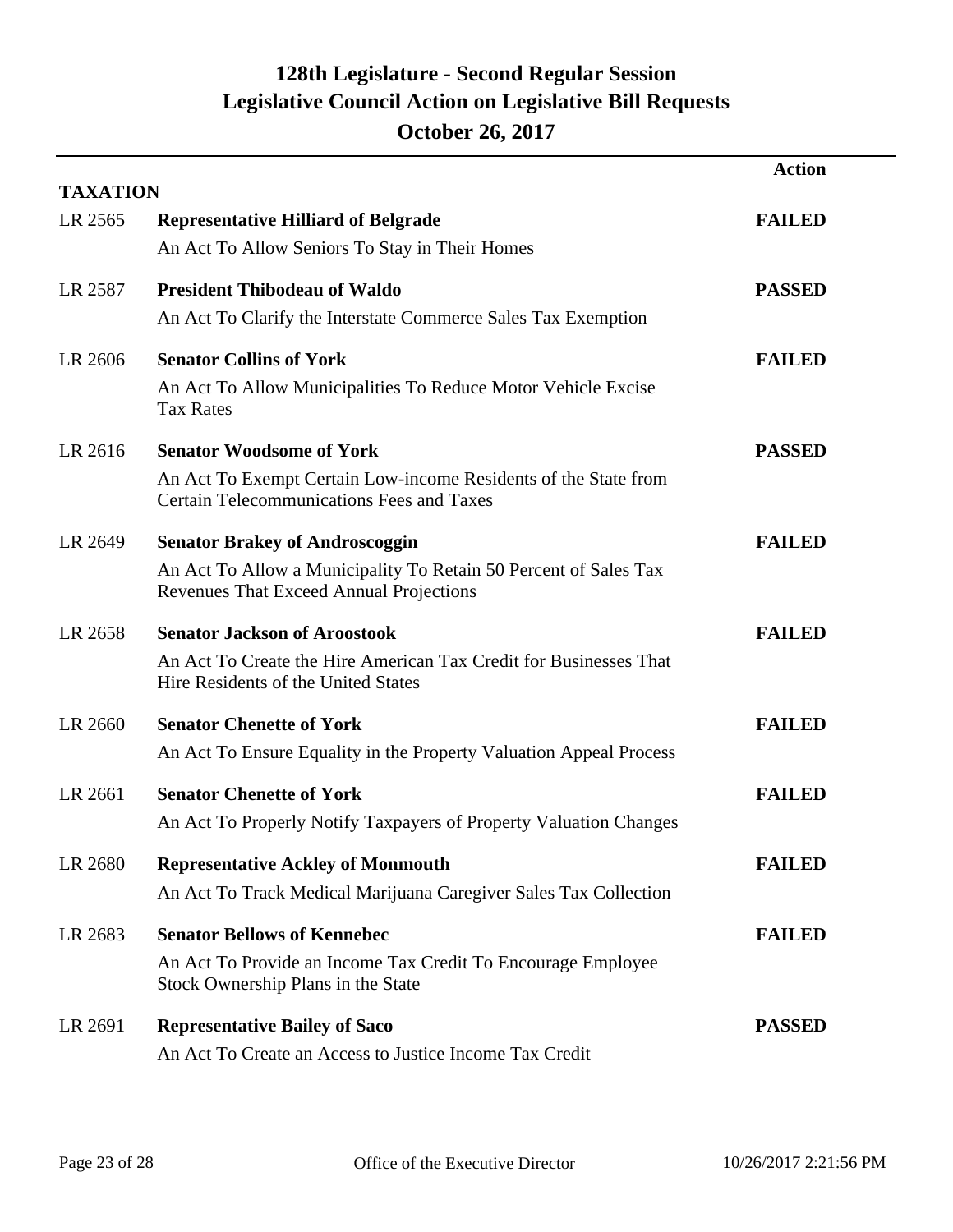|                 |                                                                                                                                                                         | <b>Action</b> |
|-----------------|-------------------------------------------------------------------------------------------------------------------------------------------------------------------------|---------------|
| <b>TAXATION</b> |                                                                                                                                                                         |               |
| LR 2710         | <b>Speaker Gideon of Freeport</b>                                                                                                                                       | <b>FAILED</b> |
|                 | An Act To Create a Tax Exemption for Nonprofit Educational<br>Organizations That Provide Educational Programs That Require<br>Overnight Accommodations and Meal Service |               |
| LR 2711         | <b>Representative Stanley of Medway</b>                                                                                                                                 | <b>PASSED</b> |
|                 | An Act To Encourage Computer Data Center Development by<br>Providing a Sales Tax Refund or Exemption                                                                    |               |
| LR 2717         | <b>Senator Volk of Cumberland</b>                                                                                                                                       | <b>FAILED</b> |
|                 | An Act To Provide a Sales Tax Exemption for All Nonprofit<br><b>Charitable Organizations</b>                                                                            |               |
| LR 2718         | <b>Senator Volk of Cumberland</b>                                                                                                                                       | <b>FAILED</b> |
|                 | An Act To Provide a Sales Tax Exemption for Nonprofit<br>Organizations That Assist Victims of Human Trafficking                                                         |               |
| LR 2789         | <b>Representative DeChant of Bath</b>                                                                                                                                   | <b>PASSED</b> |
|                 | An Act To Encourage Major Investments in Shipbuilding Facilities<br>and the Preservation of Jobs                                                                        |               |
|                 | <b>TRANSPORTATION</b>                                                                                                                                                   |               |
| LR 2510         | <b>Senator Dill of Penobscot</b>                                                                                                                                        | <b>PASSED</b> |
|                 | An Act To Require That Railroads Provide Easements to Owners of<br>Land That Would Otherwise Be Inaccessible                                                            |               |
| LR 2528         | <b>Senator Dow of Lincoln</b>                                                                                                                                           | <b>FAILED</b> |
|                 | Resolve, To Improve the Department of Transportation's Wiscasset<br>Village Traffic Management Plan                                                                     |               |
| LR 2555         | <b>Representative Malaby of Hancock</b>                                                                                                                                 | <b>FAILED</b> |
|                 | Resolve, To Designate Route 182 in Franklin as a Blue Star Memorial<br>Highway                                                                                          |               |
| LR 2567         | <b>Senator Miramant of Knox</b>                                                                                                                                         | <b>PASSED</b> |
|                 | An Act To Allow the Operation of "Autocycles" on Roads in Maine                                                                                                         |               |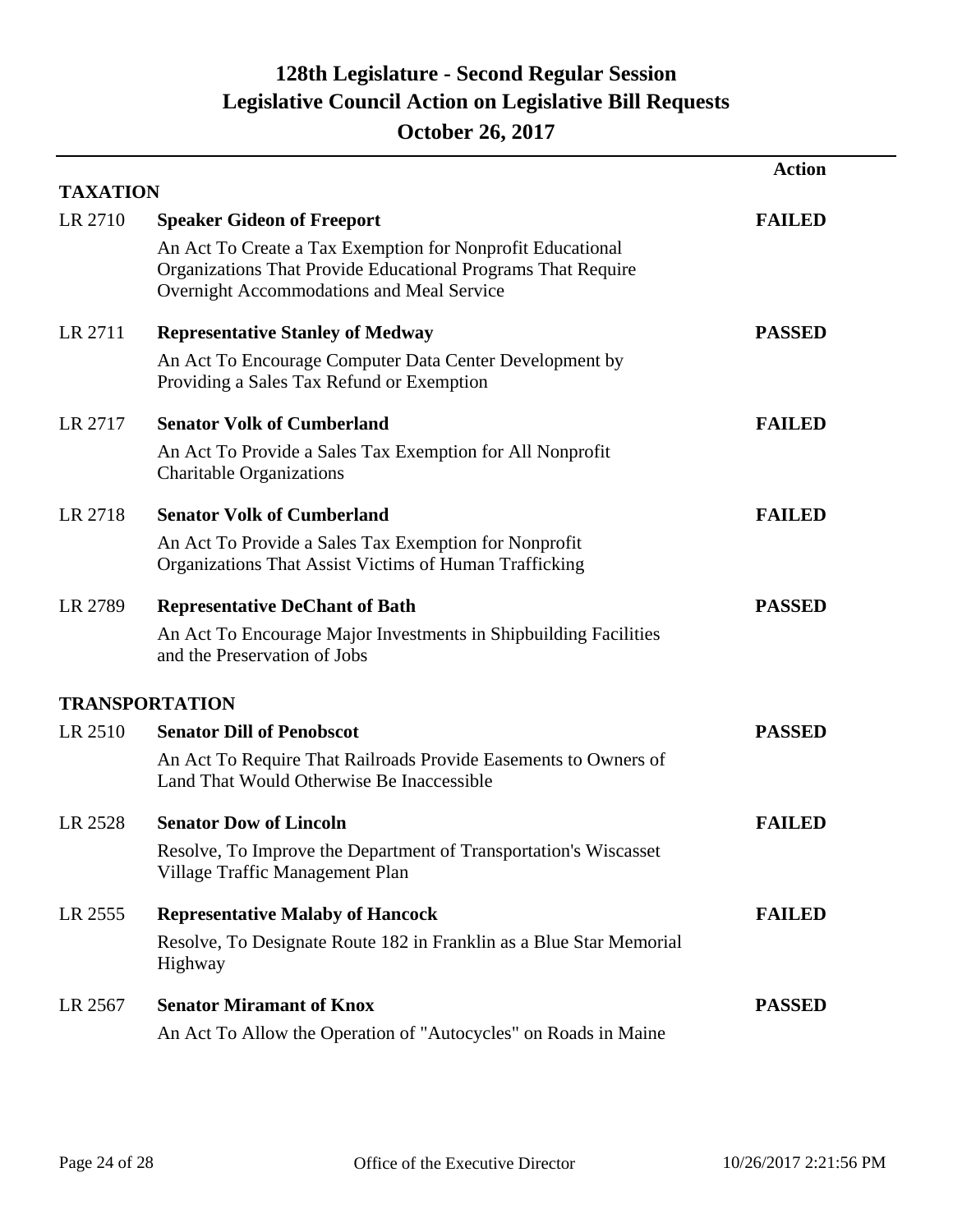|         | <b>TRANSPORTATION</b>                                                                                                                                  | <b>Action</b> |
|---------|--------------------------------------------------------------------------------------------------------------------------------------------------------|---------------|
| LR 2595 | <b>Senator Collins of York</b>                                                                                                                         | <b>FAILED</b> |
|         | Resolve, Directing the Department of Transportation To Install a<br>Traffic Signal in Wells                                                            |               |
| LR 2602 | <b>Representative Alley, Sr. of Beals</b>                                                                                                              | <b>FAILED</b> |
|         | An Act To Increase the Safety of Nonmotorized Watercraft in the<br>Ocean by Requiring Lights When Visibility Is Impaired                               |               |
| LR 2611 | <b>Representative Sanborn of Portland</b>                                                                                                              | <b>PASSED</b> |
|         | An Act To Authorize Municipalities To Develop and Operate Pilot<br>Programs for the Use of Autonomous Vehicles for Public<br>Transportation            |               |
| LR 2657 | <b>Senator Jackson of Aroostook</b>                                                                                                                    | <b>PASSED</b> |
|         | Resolve, Directing the Department of Transportation To Prioritize<br>and Increase the Funding for Rural Roads                                          |               |
| LR 2672 | <b>Senator Miramant of Knox</b>                                                                                                                        | <b>FAILED</b> |
|         | An Act To Promote Recruitment and Retention of State Highway<br>Workers                                                                                |               |
| LR 2673 | <b>Senator Dion of Cumberland</b>                                                                                                                      | <b>PASSED</b> |
|         | An Act To Promote Passenger Ferry Service between Maine and<br>Nova Scotia by Amending the Laws Governing Pilotage<br>Requirements                     |               |
| LR 2719 | <b>Representative Blume of York</b>                                                                                                                    | <b>FAILED</b> |
|         | An Act To Increase Safety, Ensure Efficient Operation and Improve<br>Traffic Flow on the Maine Turnpike by Requiring All Electronic Toll<br>Collection |               |
| LR 2754 | <b>Senator Cushing of Penobscot</b>                                                                                                                    | <b>FAILED</b> |
|         | Resolve, To Study Methods for Better Transportation for Students<br>and Workers in Maine                                                               |               |
| LR 2780 | <b>Senator Chipman of Cumberland</b>                                                                                                                   | <b>FAILED</b> |
|         | An Act To Increase Safety for Persons with Visual Impairments on<br><b>Public Transportation</b>                                                       |               |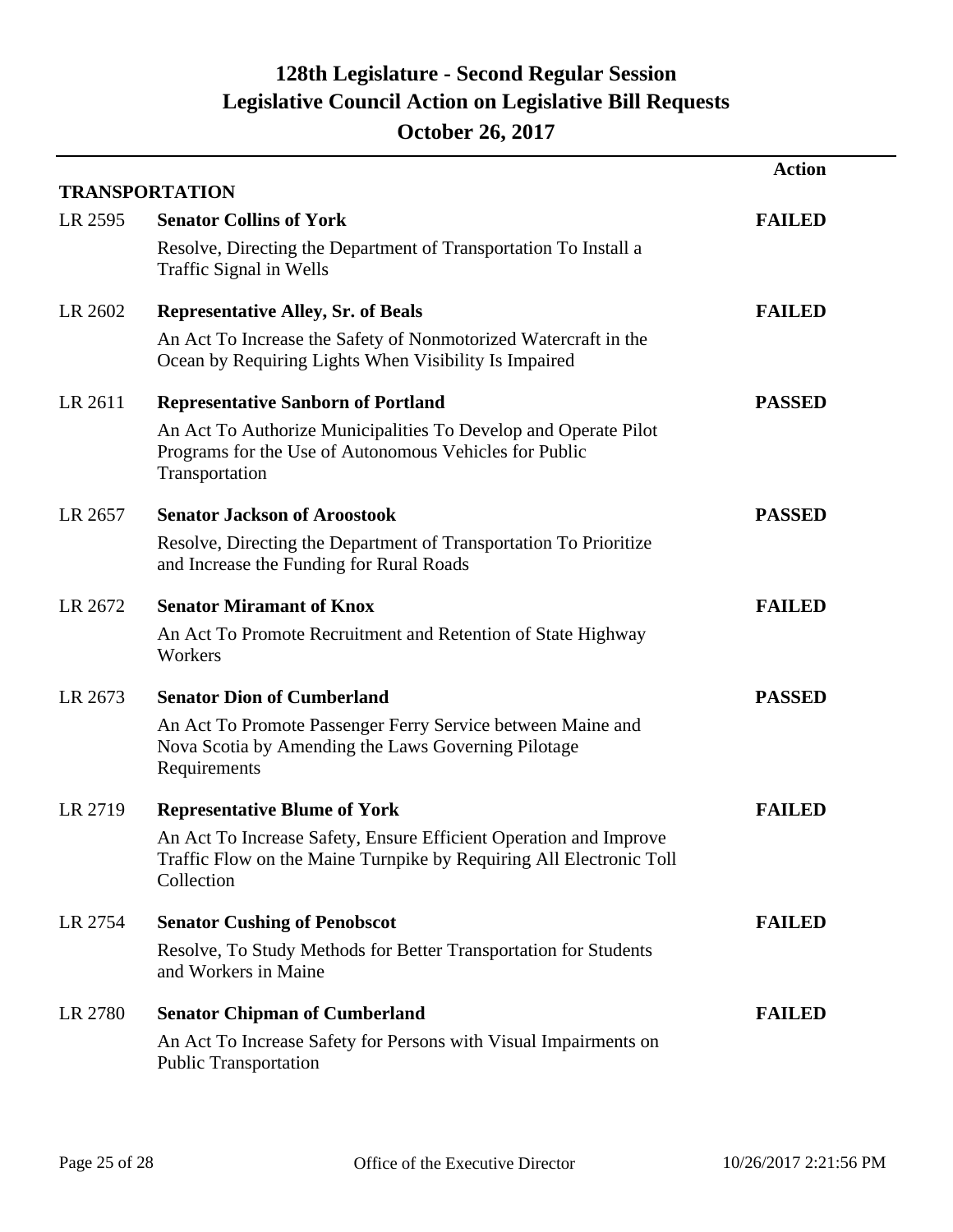|               |                                                                                                                                                                                        | <b>Action</b>         |
|---------------|----------------------------------------------------------------------------------------------------------------------------------------------------------------------------------------|-----------------------|
|               | <b>VETERANS AND LEGAL AFFAIRS</b>                                                                                                                                                      |                       |
| LR 2465       | <b>Senator Davis, Sr. of Piscataquis</b>                                                                                                                                               | <b>FAILED</b>         |
|               | An Act To Protect the Employment of Veterans during Layoffs and in<br><b>Certain Union Contracts</b>                                                                                   |                       |
| LR 2473       | <b>Senator Brakey of Androscoggin</b>                                                                                                                                                  | <b>FAILED</b>         |
|               | An Act To Increase the Number of Retail Liquor Licenses Allowed in<br><b>Certain Municipalities</b>                                                                                    |                       |
| LR 2524       | <b>Representative Cooper of Yarmouth</b>                                                                                                                                               | <b>FAILED</b>         |
|               | An Act To Expand the Rights of Residential Tenants                                                                                                                                     |                       |
| LR 2535       | <b>Representative Stanley of Medway</b>                                                                                                                                                | <b>FAILED</b>         |
|               | An Act To Make the Cost of Camp Leases Public Information                                                                                                                              |                       |
| LR 2543       | <b>Representative Stewart of Presque Isle</b>                                                                                                                                          | <b>FAILED</b>         |
|               | An Act To Expand Resources for Veterans in the State through Phone<br>Partnerships                                                                                                     |                       |
| LR 2573       | <b>Senator Dion of Cumberland</b>                                                                                                                                                      | <b>PASSED</b>         |
|               | An Act To Modify the Number of Retail Liquor Licenses Allowed in<br>a Jurisdiction per Person                                                                                          |                       |
| LR 2575       | <b>Senator Dion of Cumberland</b>                                                                                                                                                      | <b>FAILED</b>         |
|               | An Act To Grant Liquor Inspectors Law Enforcement Authority and<br>To Allow Them To Carry Weapons                                                                                      |                       |
| LR 2583       | <b>Representative Farrin of Norridgewock</b>                                                                                                                                           | <b>FAILED</b>         |
|               | An Act To Amend the Laws Governing Beano                                                                                                                                               |                       |
| LR 2625       | <b>Representative O'Connor of Berwick</b>                                                                                                                                              | <b>FAILED</b>         |
|               | RESOLUTION, Proposing an Amendment to the Constitution of<br>Maine To Help Ensure Direct Initiatives of Legislation are<br>Compatible with the Constitution of Maine and Statutory Law |                       |
| LR 2627       | <b>Representative Luchini of Ellsworth</b>                                                                                                                                             | <b>PASSED</b>         |
|               | An Act To Ensure Stability for Certain Holders of Liquor Licenses                                                                                                                      |                       |
| LR 2650       | <b>Senator Chenette of York</b>                                                                                                                                                        | <b>FAILED</b>         |
|               | An Act To Close Loopholes in Election Laws and Ban the Use of<br>Leadership Political Action Committees for Personal Profit                                                            |                       |
| Page 26 of 28 | Office of the Executive Director                                                                                                                                                       | 10/26/2017 2:21:56 PM |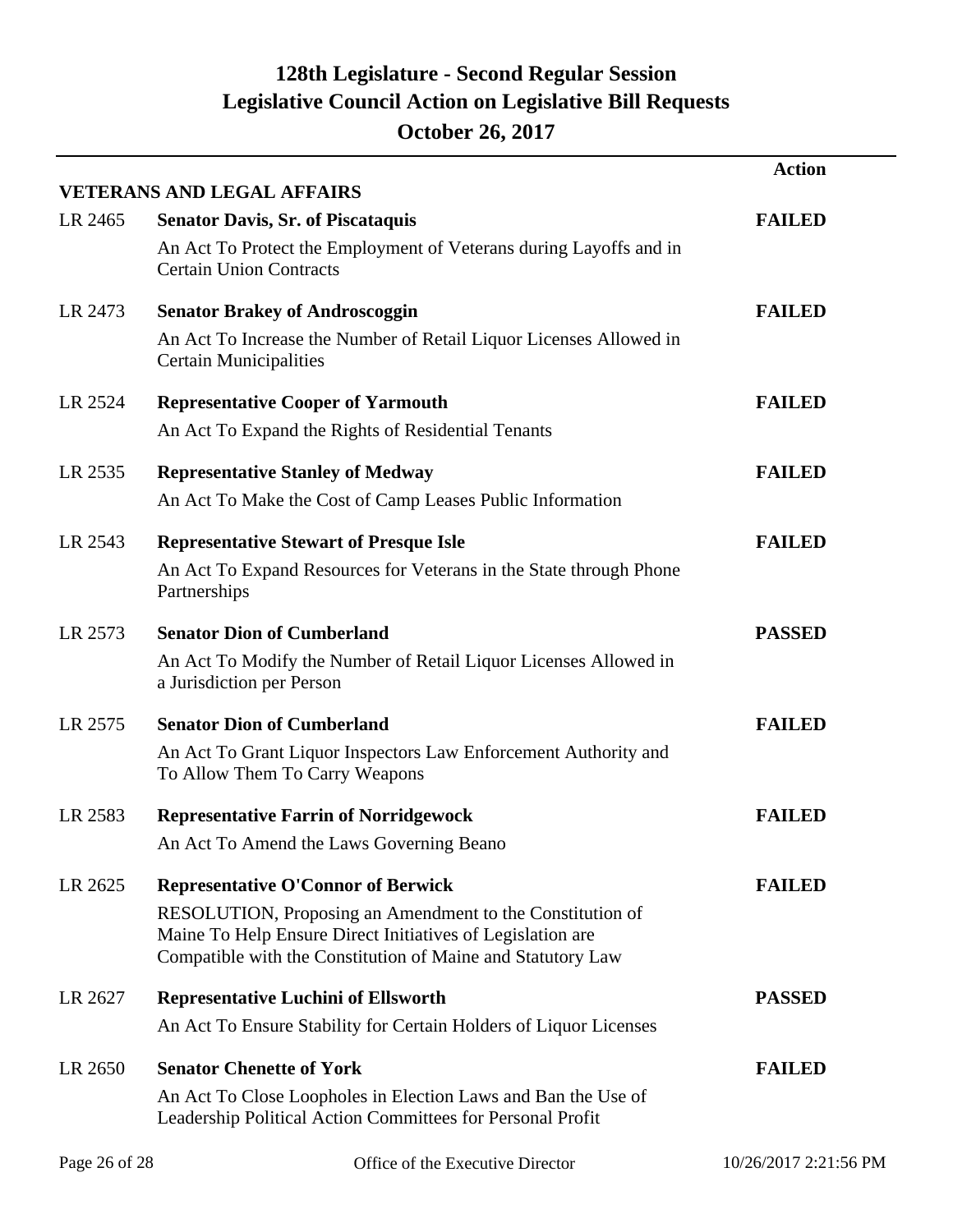|         | <b>VETERANS AND LEGAL AFFAIRS</b>                                                                                                                                                                                                | <b>Action</b> |
|---------|----------------------------------------------------------------------------------------------------------------------------------------------------------------------------------------------------------------------------------|---------------|
| LR 2651 | <b>Senator Chenette of York</b>                                                                                                                                                                                                  | <b>FAILED</b> |
|         | An Act To Clarify the Difference between Late and Unfiled<br>Campaign Expenditures and Expenses Reports                                                                                                                          |               |
| LR 2662 | <b>Senator Chenette of York</b>                                                                                                                                                                                                  | <b>FAILED</b> |
|         | An Act To Create a Lifetime Ban on Lawmakers Becoming Lobbyists                                                                                                                                                                  |               |
| LR 2674 | <b>Representative Guerin of Glenburn</b>                                                                                                                                                                                         | <b>FAILED</b> |
|         | An Act To Amend the Liquor Laws To Allow Certain Businesses in<br>Airports To Sell Liquor for On-premises Consumption                                                                                                            |               |
| LR 2688 | <b>Representative Pouliot of Augusta</b>                                                                                                                                                                                         | <b>FAILED</b> |
|         | An Act To Address Separation of a Class A Restaurant and Off-<br>premises Retail Licensee Located on the Same Premises                                                                                                           |               |
| LR 2690 | <b>Senator Chenette of York</b>                                                                                                                                                                                                  | <b>FAILED</b> |
|         | RESOLUTION, Proposing an Amendment to the Constitution of<br>Maine To Prohibit for One Year the Enactment of Legislation That<br>Amends or Repeals a Law Proposed by Citizen Initiative That Was<br><b>Enacted by Referendum</b> |               |
| LR 2693 | <b>Representative Bear of Houlton Band of Maliseet Indians</b>                                                                                                                                                                   | <b>FAILED</b> |
|         | Resolve, To Acknowledge That a Ruling of the Supreme Court of the<br>United States Applies To Permit Gaming by the Houlton Band of<br>Maliseet Indians on Tribal Land of the Houlton Band of Maliseet<br>Indians                 |               |
| LR 2697 | <b>Representative Bear of Houlton Band of Maliseet Indians</b>                                                                                                                                                                   | <b>FAILED</b> |
|         | Resolve, To Accept WhiteSand Gaming's Final Report on Its Market<br>Feasibility Study of Expanded Gaming in Maine Commissioned by<br>the 126th Legislature                                                                       |               |
| LR 2708 | <b>Representative Fredette of Newport</b>                                                                                                                                                                                        | <b>FAILED</b> |
|         | RESOLUTION, Proposing an Amendment to the Constitution of<br>Maine Regarding the Direct Initiative of Legislation                                                                                                                |               |
| LR 2715 | <b>Representative Farrin of Norridgewock</b>                                                                                                                                                                                     | <b>FAILED</b> |
|         | An Act To Establish a Grant Program for Community-based Veterans'<br>Organizations                                                                                                                                               |               |